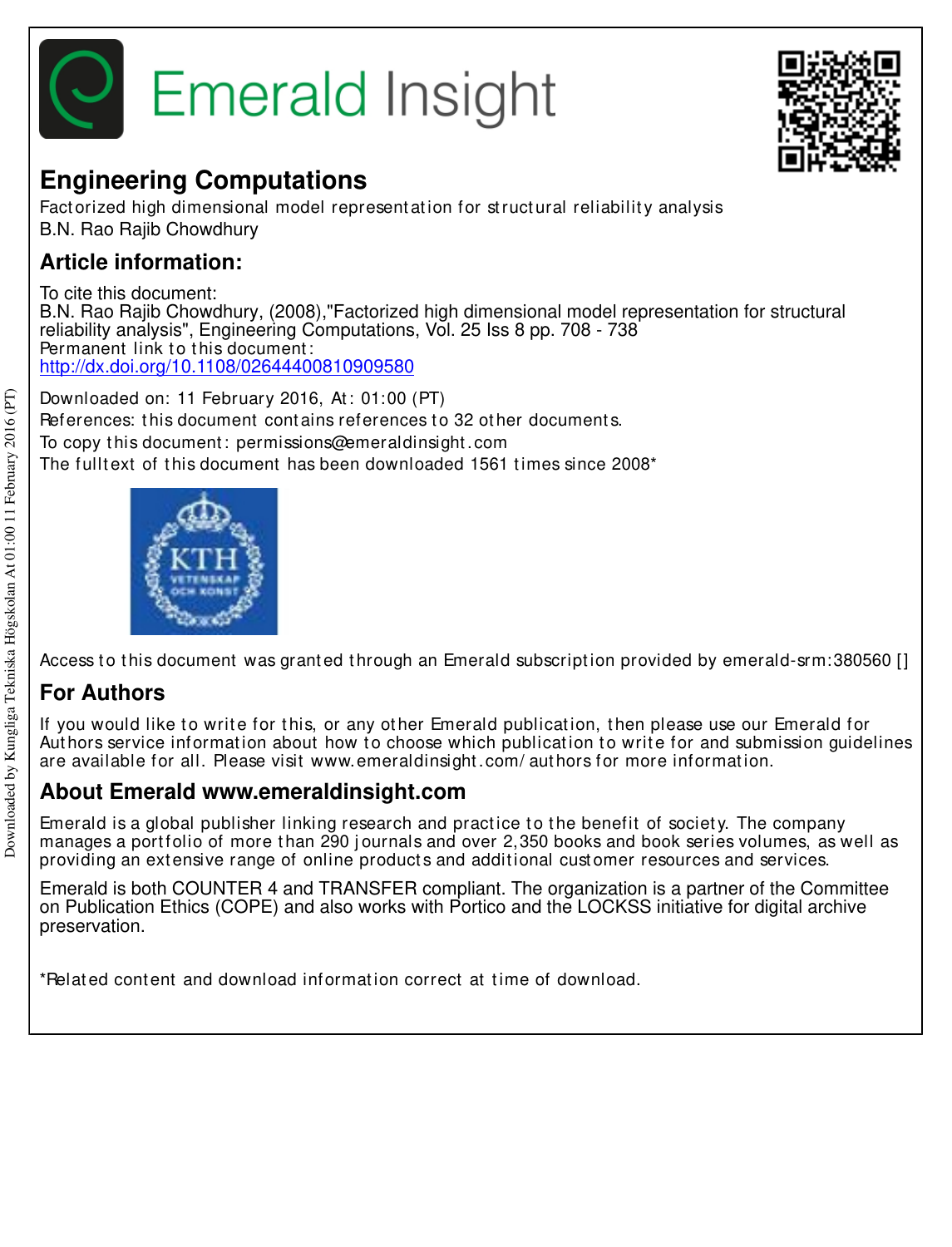

The current issue and full text archive of this journal is available at www.emeraldinsight.com/0264-4401.htm

# Factorized high dimensional model representation for structural reliability analysis

B.N. Rao and Rajib Chowdhury

*Structural Engineering Division, Department of Civil Engineering, Indian Institute of Technology Madras, Chennai, India*

# Abstract

Purpose – To develop a new computational tool for predicting failure probability of structural/mechanical systems subject to random loads, material properties, and geometry.

Design/methodology/approach – High dimensional model representation (HDMR) is a general set of quantitative model assessment and analysis tools for capturing the high-dimensional relationships between sets of input and output model variables. It is a very efficient formulation of the system response, if higher order variable correlations are weak and if the response function is dominantly of additive nature, allowing the physical model to be captured by the first few lower order terms. But, if multiplicative nature of the response function is dominant then all right hand side components of HDMR must be used to be able to obtain the best result. However, if HDMR requires all components, which means 2*<sup>N</sup>* number of components, to get a desired accuracy, making the method very expensive in practice, then factorized HDMR (FHDMR) can be used. The component functions of FHDMR are determined by using the component functions of HDMR. This paper presents the formulation of FHDMR approximation of a multivariate limit state/performance function, which is dominantly of multiplicative nature. Given that conventional methods for reliability analysis are very computationally demanding, when applied in conjunction with complex finite element models. This study aims to assess how accurately and efficiently HDMR/FHDMR based approximation techniques can capture complex model output uncertainty. As a part of this effort, the efficacy of HDMR, which is recently applied to reliability analysis, is also demonstrated. Response surface is constructed using moving least squares interpolation formula by including constant, first-order and second-order terms of HDMR and FHDMR. Once the response surface form is defined, the failure probability can be obtained by statistical simulation.

Findings – Results of five numerical examples involving structural/solid-mechanics/geo-technical engineering problems indicate that the failure probability obtained using FHDMR approximation for the limit state/performance function of dominantly multiplicative in nature, provides significant accuracy when compared with the conventional Monte Carlo method, while requiring fewer original model simulations.

Originality/value – This is the first time where application of FHDMR concepts is explored in the field of reliability and system safety. Present computational approach is valuable to the practical modeling and design community, where user often suffers from the curse of dimensionality.

Keywords Failure (mechanical), Modelling

Paper type Research paper

# Introduction

The basic purpose of structural reliability analysis is the evaluation of failure probability referenced to a given limit state/performance function  $g(x)$ . In reality,

The authors would like to acknowledge the financial support by the Board of Research in Nuclear Sciences, India (2004/36/39-BRNS/2332).



Received 6 September 2007 Revised 29 February 2008 Accepted 3 March 2008



Engineering Computations: International Journal for Computer-Aided Engineering and Software Vol. 25 No. 8, 2008 pp. 708-738  $\degree$  Emerald Group Publishing Limited 0264-4401 DOI 10.1108/02644400810909580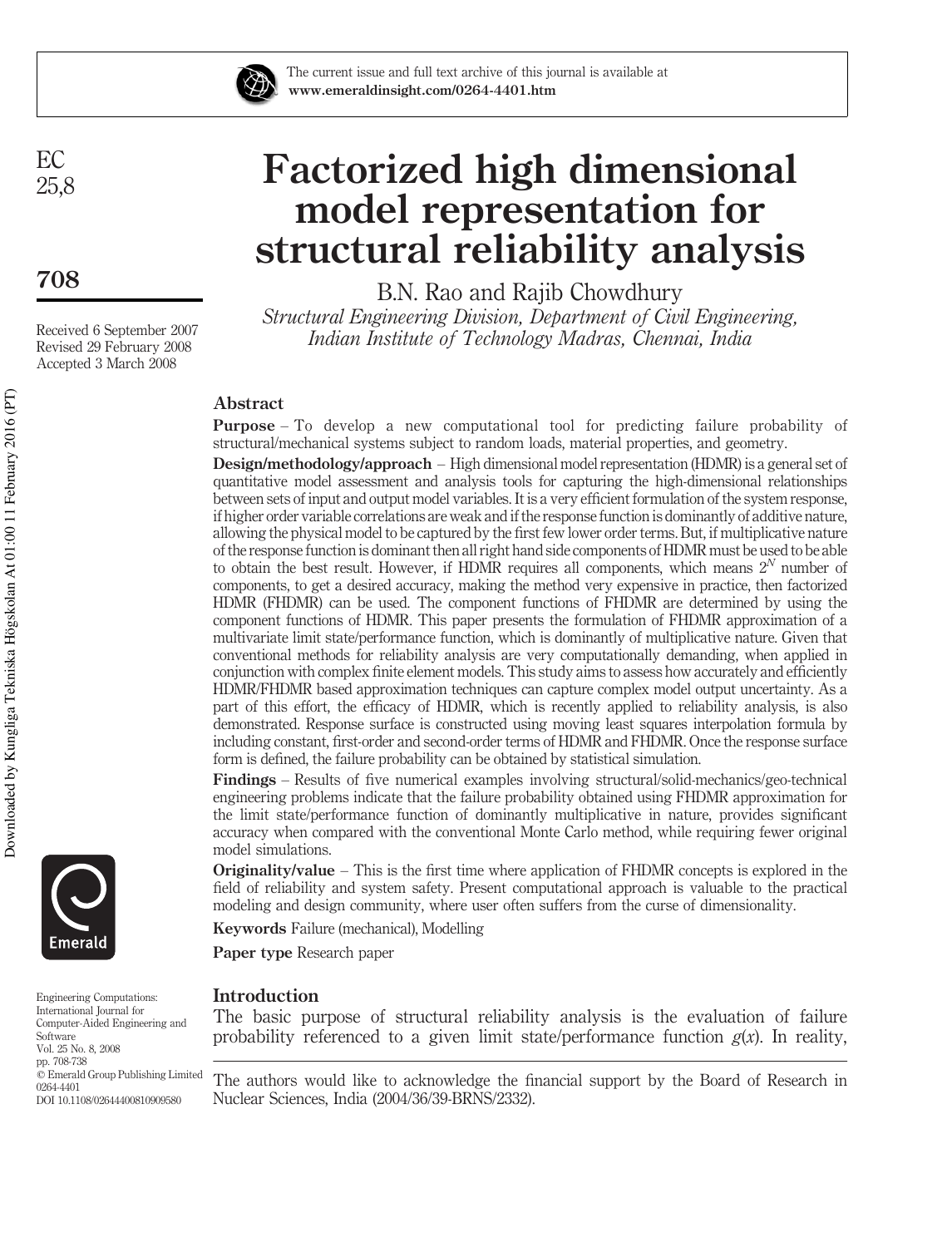the inherent difficulties in reliability estimation arise due to implicit nature and high nonlinearity of  $g(x)$ . Therefore, a detailed finite element (FE) modeling of the structure is necessary in combination with reliability analysis tools. FE methods for linear and nonlinear structures in conjunction with first- or second-order reliability method (FORM/SORM) (Rackwitz, 2001; Ditlevsen and Madsen, 1996; Madsen *et al.*, 1986; Breitung, 1984) have been successfully applied for structural reliability computations (Liu and Der Kiureghian, 1991). FORM/SORM is based on linear (FORM) or quadratic approximation (SORM) of the limit state/performance function at a most probable point (MPP). Experience has shown that FORM/SORM solutions provide significant accuracy for engineering purposes, provided that the MPP is accurately found, the limit state/performance function at MPP is close to being linear or quadratic, and no multiple MPPs exist. The MPP can be located by various gradient-based optimization algorithms, which in turn require first- and/or second-order response sensitivities or gradients. If these gradients can be found analytically, FORM/SORM is quite efficient. Otherwise, FORM/SORM can be ineffective, for instance, when response sensitivities are not available or when sensitivity analysis is computationally intensive. A prime example is the merging of FORM/SORM with commercial FE programs, where multiple analysis codes from third-party sources are frequently employed without any knowledge of gradients. In that case, FORM/SORM may yield inaccurate reliability solutions or create computationally inefficient results when using gradients from finite-difference approximations. Furthermore, for highly nonlinear performance functions, which exist in many structural problems, results based on FORM/SORM must be interpreted with caution. If the Rosenblatt or Nataf transformation are used to map non-Gaussian random input into its standard Gaussian space then, the limit state/performance function becomes highly nonlinear. In this case, FORM/SORM produces inadequate reliability estimates (Bjerager, 1988). Furthermore, the existence of multiple MPPs could give rise to large errors in standard FORM/SORM approximations (Ditlevsen and Madsen, 1996; Der Kiureghian and Dakessian, 1998). In that case, multi-point FORM/SORM along with the system reliability concept is required for improving component reliability analysis (Der Kiureghian and Dakessian, 1998).

In these cases, simulation methods (Schueller *et al.*, 2004; Au and Beck, 2001; Melchers, 1989; Bjerager, 1988; Rubinstein, 1981) seem to be a suitable alternative. But the main disadvantage is that, simulation methods require tremendous computational effort due to large number of deterministic structural analysis for different realizations of the random variables. Several issues related to the applicability of FORM/SORM and the efficiency of simulation methods for reliability analysis have lead many researchers to assess and improve the viability of alternate approximate methods in the field of reliability and system safety.

This paper explores the potential of a new class of computational methods, referred to as High Dimensional Model Representation (HDMR) (Sobol, 2003; Li *et al.*, 2001a, b, 2002; Alis and Rabitz, 2001; Rabitz *et al.*, 1999; Rabitz and Alis, 1999; Wang *et al.*, 1999) and factorized HDMR (FHDMR) (Tunga and Demiralp, 2004, 2005), for predicting reliability of structural/mechanical systems subject to random loads, material properties, and geometry. The idea of HDMR for multivariate function approximation, originally adopted for piece wise continuous function (Chowdhury *et al.*, 2007), has been extended for reliability analysis (Chowdhury *et al.*, 2008). Primary focus of this paper is to conduct a comparative assessment of HDMR and FHDMR for failure **Structural** reliability analysis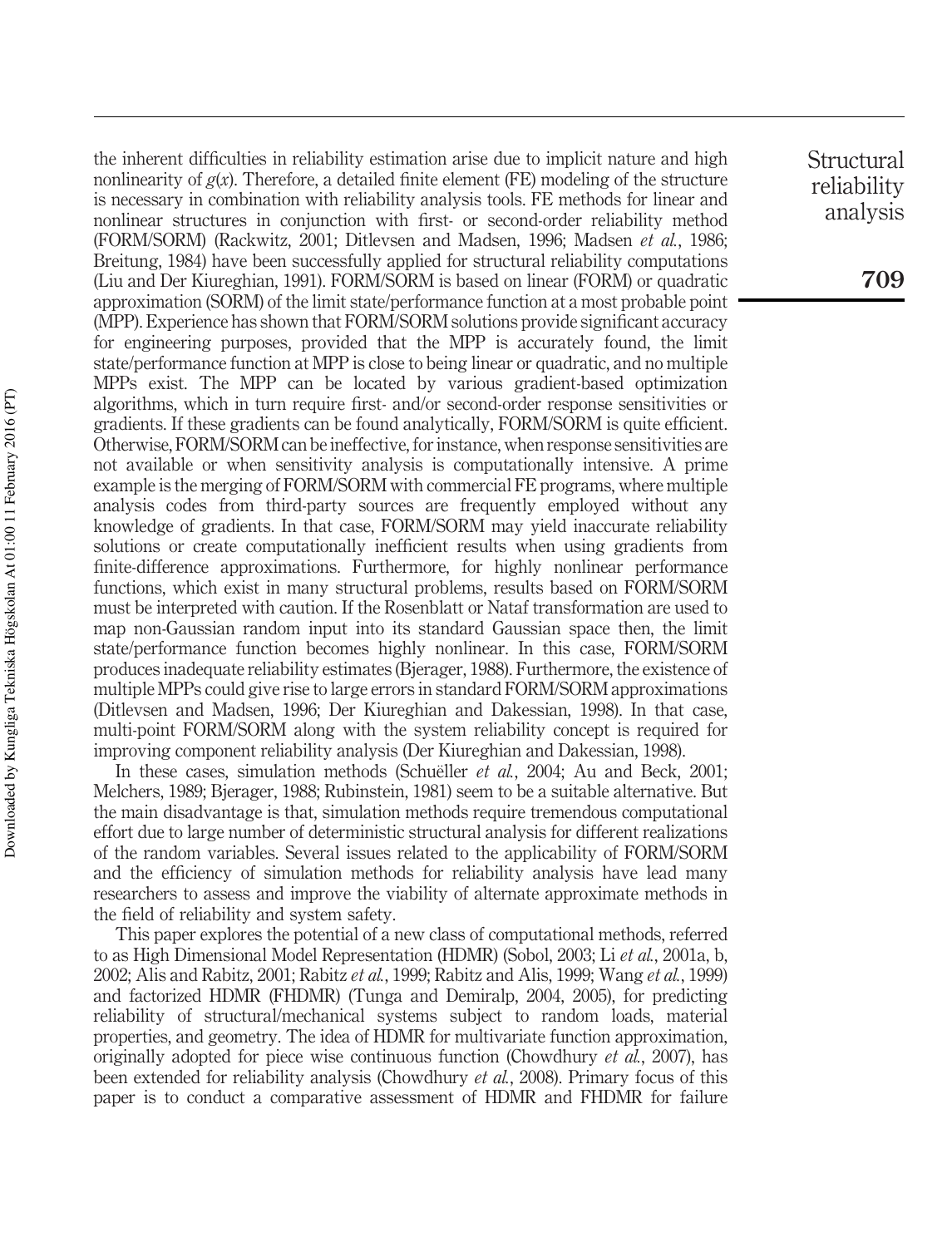probability estimation. The paper is organized as follows. Section 2 presents a brief overview of HDMR. Section 3 presents the formulation of FHDMR. Section 4 presents response surface generation using FHDMR. Section 5 details the simulation method for evaluation of reliability using the response surface generated by HDMR and FHDMR. Section 6 presents five numerical examples to illustrate the performance of the present methods. Comparisons have been made with direct Monte Carlo simulation (MCS) method to evaluate the accuracy and the computational efficiency of the present methods.

# Fundamentals of HDMR

In recent years there have been efforts to develop efficient methods to approximate multivariate functions in such a way that the component functions of the approximation are ordered starting from a constant and gradually approaching to multivariance as we proceed along the terms like first-order, second-order and so on. One such method is HDMR (Sobol, 2003; Li *et al.*, 2001a, b, 2002; Alis and Rabitz, 2001; Rabitz *et al.*, 1999; Rabitz and Alis, 1999; Wang *et al.*, 1999). HDMR is a general set of quantitative model assessment and analysis tools for capturing the high-dimensional relationships between sets of input and output model variables. It is a very efficient formulation of the system response, if higher-order variable correlations are weak, allowing the physical model to be captured by the first few lower-order terms. Practically for most well-defined physical systems, only relatively low order correlations of the input variables are expected to have a significant effect on the overall response (Sobol, 2003; Li *et al.*, 2001a, b, 2002; Alis and Rabitz, 2001; Rabitz *et al.*, 1999; Rabitz and Alis, 1999; Wang *et al.*, 1999). HDMR expansion utilizes this property to present an accurate hierarchical representation of the physical system. The notion of "high" dimensionality is system-dependent, with some situations being considered high for practical reasons at  $N \sim 3-5$ , while others will only reach that level of complexity for  $N > 10$  or more.

Let the *N*(dimensional vector  $\mathbf{x} = \{x_1, x_2, \ldots, x_N\}$ , represent the input random variables of the computational model under consideration, and the limit state as *g*(*x*). Since the influence of the input variables on the limit state can be independent and/or cooperative, HDMR expresses the limit state  $g(x)$  as a hierarchical correlated function expansion in terms of the input random variables as:

$$
g(x) = g_0 + \sum_{i=1}^{N} g_i(x_i) + \sum_{1 \le i_1 < i_2 \le N} g_{i_1 i_2}(x_{i_1}, x_{i_2}) + \dots + \sum_{1 \le i_1 < \dots < i_l \le N} g_{i_1 i_2 \dots i_l}(x_{i_1}, x_{i_2}, \dots, x_{i_l})
$$
  
+  $\dots + g_{12 \dots N}(x_1, x_2, \dots, x_N),$  (1)

where  $g_0$  is a constant term representing the zeroth-order component function or the mean response of  $g(x)$ . The function  $g_i(x_i)$  is a first-order term expressing the effect of variable  $x_i$  acting alone, although generally nonlinearly, upon the output  $g(x)$ . The function  $g_{i_1 i_2}(x_{i_1}, x_{i_2})$  is a second-order term, which describes the cooperative effects of the variables  $x_{i_1}$  and  $x_{i_2}$  upon the output  $g(x)$ . The higher order terms gives the cooperative effects of increasing numbers of input variables acting together to influence the output  $g(x)$ . The last term  $g_{12} \dots \hat{g_{1x}}_{1}$ ,  $x_2 \dots, x_N$  contains any residual dependence of all the input variables locked together in a cooperative way to influence

EC 25,8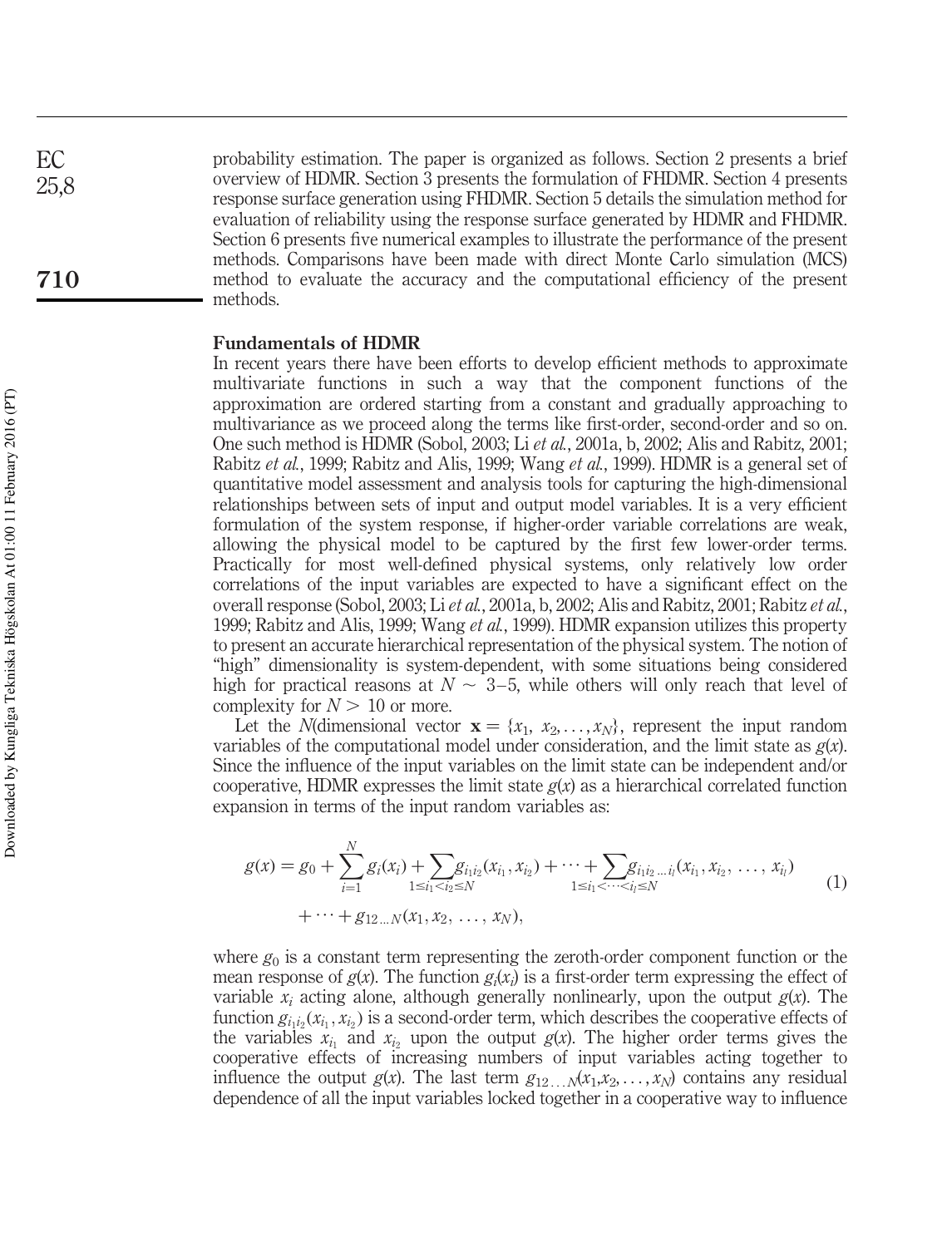the output  $g(x)$ . If there is no cooperation between the input variables, then only zeroth-order and first-order terms will appear in the expansion. Once all the relevant component functions in equation (1) are determined and suitably represented, then the component functions constitute HDMR, thereby replacing the original computationally expensive method of calculating  $g(x)$  by the computationally efficient model. Usually the higher order terms in equation (1) are negligible (Alis and Rabitz, 2001; Li *et al.*, 2001a, b; Rabitz *et al.*, 1999; Rabitz and Alis, 1999) such that HDMR with only low order correlations to second-order, amongst the input variables are typically adequate in describing the output behavior (Li *et al.*, 2001b; Rabitz *et al.*, 1999; Rabitz and Alis, 1999) and this has been verified in a number of computational studies (Wang *et al.*, 1999) where HDMR expansions up to second-order are often sufficient to describe the outputs of many realistic systems.

In this work, cut-HDMR procedure is used to develop a new computational method for predicting the failure probability of structural or mechanical systems subjected to random loads and material properties. With cut-HDMR method, first a reference point  $c = \{c_1, c_2, \ldots, c_N\}$  is defined in the variable space. In the convergence limit, cut-HDMR is invariant to the choice of reference point  $c$ . In practice,  $c$  is chosen within the neighborhood of interest in the input space. The expansion functions are determined by evaluating the input-output responses of the system relative to the defined reference point *c* along associated lines, surfaces, subvolumes, etc. (*i*.*e*. cuts) in the input variable space. This process reduces to the following relationship for the component functions in equation (1):

$$
g_0 = g(c),\tag{2}
$$

$$
g_i(x_i) = g(x_i, c^i) - g_0,
$$
\n<sup>(3)</sup>

$$
g_{i_1i_2}(x_{i_1}, x_{i_2}) = g(x_{i_1}, x_{i_2}, c^{i_1i_2}) - g_{i_1}(x_{i_1}) - g_{i_2}(x_{i_2}) - g_0,
$$
\n(4)

where the notation  $g(x_i, c^i) = g(c_1, c_2, \ldots, c_{i-1}, x_i, c_{i+1}, \ldots, c_N)$  denotes that all the input variables are at their reference point values except  $x_i$ . The  $g_0$  term is the output response of the system evaluated at the reference point *c*. The higher order terms are evaluated as cuts in the input variable space through the reference point. Therefore, each first-order term  $g_i(x_i)$  is evaluated along its variable axis through the reference point. Each second-order term  $g_{i_1i_2}(x_{i_1},x_{i_2})$  is evaluated in a plane defined by the binary set of input variables  $x_{i_1}, x_{i_2}$  through the reference point, etc. The process of subtracting off the lower order expansion functions removes their dependence to assure a unique contribution from the new expansion function.

#### Formulation of factorized HDMR

In the previous section, the response function  $g(x)$  is represented as few low order component functions of HDMR in an additive form. However, when the response function  $g(x)$  is dominantly of multiplicative nature, HDMR approximation may not be sufficient to accurately estimate the probabilistic characteristics of the system. The basic purpose of this work is to obtain the general structure of a multiplicative type response function  $g(x)$ . Multiplicative form of HDMR for a given multivariate limit state/performance function  $g(x)$  can be represented as (Tunga and Demiralp, 2004, 2005):

**Structural** reliability analysis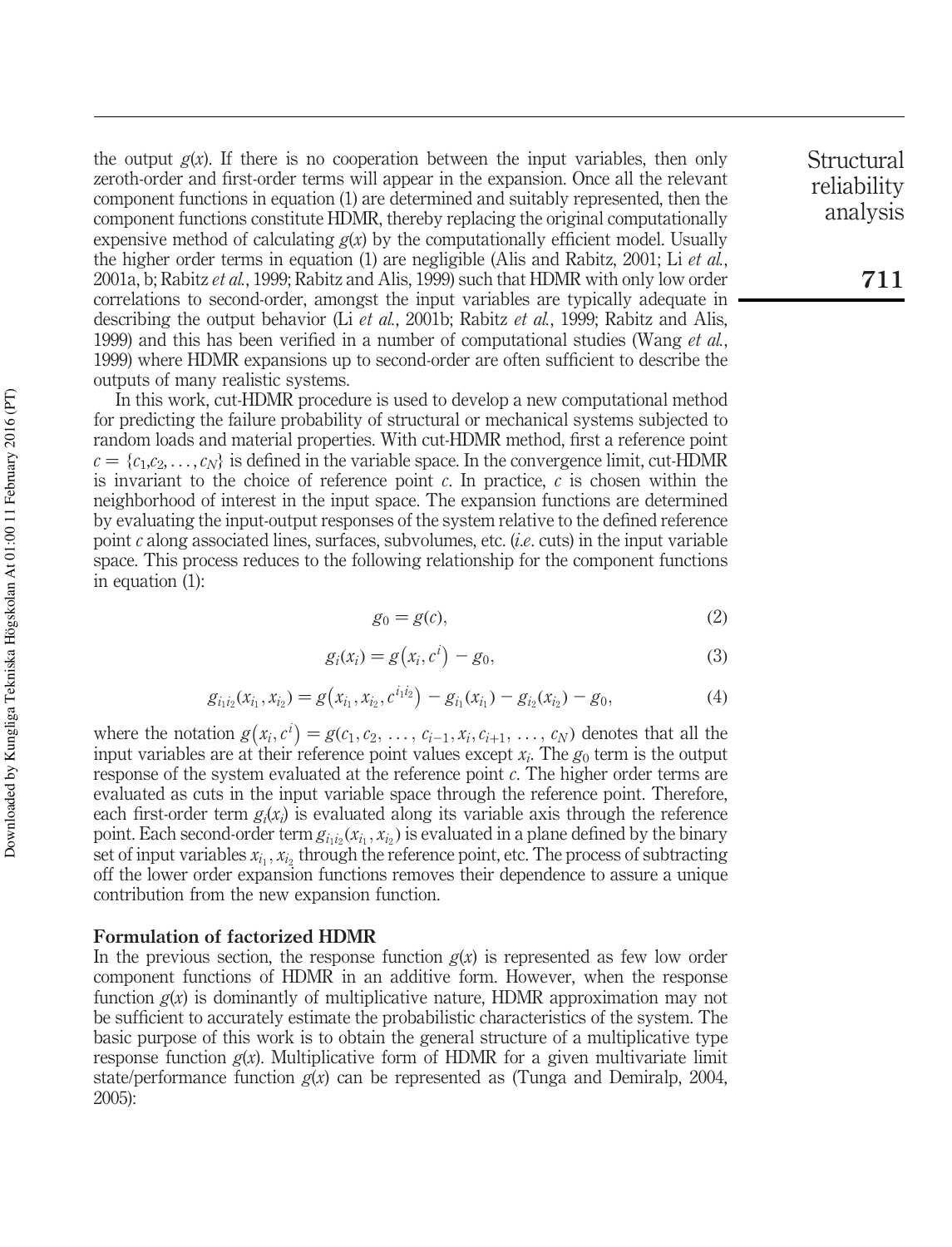EC 25,8

712

$$
g(x) = r_0 \left[ \prod_{i=1}^N (1 + r_i(x_i)) \right] \left[ \prod_{\substack{i_1, i_2 = 1 \\ i_1 < i_2}}^N (1 + r_{i_1 i_2}(x_{i_1}, x_{i_2})) \right]
$$
  
 
$$
\times \cdots \times [1 + r_{12 \dots N}(x_1, x_2, \dots, x_N)],
$$
 (5)

where  $r_0$  is a constant term,  $r_i(x_i)$  is a first-order term expressing the effect of variable  $x_i$ acting alone, although generally nonlinearly, upon the output  $g(x)$ . The function  $r_{i_1 i_2}(x_{i_1}, x_{i_2})$  is a second-order term which describes the cooperative effects of the variables  $x_{i_1}$  and  $x_{i_2}$  upon the output  $g(x)$  and so on. The constant term, the first-order term, and the higher order terms can be found by comparing equation (5) with equation (1) (Tunga and Demiralp, 2004). This process reduces to the following relationship for the component functions in equation (5):

$$
r_0 = g_0,\tag{6}
$$

$$
r_i(x_i) = \frac{g_i(x_i)}{g_0},\tag{7}
$$

$$
r_{i_1i_2}(x_{i_1}, x_{i_2}) = \frac{g_0 g_{i_1i_2}(x_{i_1}, x_{i_2}) - g_{i_1}(x_{i_1}) g_{i_2}(x_{i_2})}{(g_0 + g_{i_1}(x_{i_1}))(g_0 + g_{i_2}(x_{i_2}))},
$$
\n(8)

where,  $g_0$ ,  $g_i(x_i)$  and  $g_{i_1i_2}(x_{i_1}, x_{i_2})$  are defined in equations (2)-(4) of Section 2. The component functions defined in equations (6)-(8) can be further simplified as follows:

$$
r_0 = g(c),\tag{9}
$$

$$
r_i(x_i) = \frac{g(x_i, c^i)}{g(c)} - 1,
$$
\n(10)

$$
r_{i_1i_2}(x_{i_1}, x_{i_2}) = \frac{g(c)g(x_{i_1}, x_{i_2}, c^{i_1i_2})}{g(x_{i_1}, c^{i_1})g(x_{i_2}, c^{i_2})} - 1.
$$
\n(11)

Once all the relevant component functions in equation (5) are determined and suitably represented, then the component functions constitute factorized form of HDMR called FHDMR (Tunga and Demiralp, 2005). Therefore, first- and second-order approximation  $\tilde{g}(x)$  of the original implicit response function  $g(x)$  can be represented as:

$$
\tilde{g}(x) = g(c) \left[ \prod_{i=1}^{N} \frac{g(x_i, c^i)}{g(c)} \right],\tag{12}
$$

$$
\tilde{g}(x) = g(c) \left[ \prod_{i=1}^{N} \frac{g(x_i, c^i)}{g(c)} \right] \left[ \prod_{\substack{i_1, i_2 = 1 \\ i_1 < i_2}}^{N} \frac{g(c)g(x_{i_1}, x_{i_2}, c^{i_1 i_2})}{g(x_{i_1}, c^{i_1})g(x_{i_2} c^{i_2})} \right]. \tag{13}
$$

# Response surface generation

Response surface generation using HDMR in equation (1) is exploited in a previous study (Chowdhury *et al.*, 2008). In this paper, the formulation of response surface using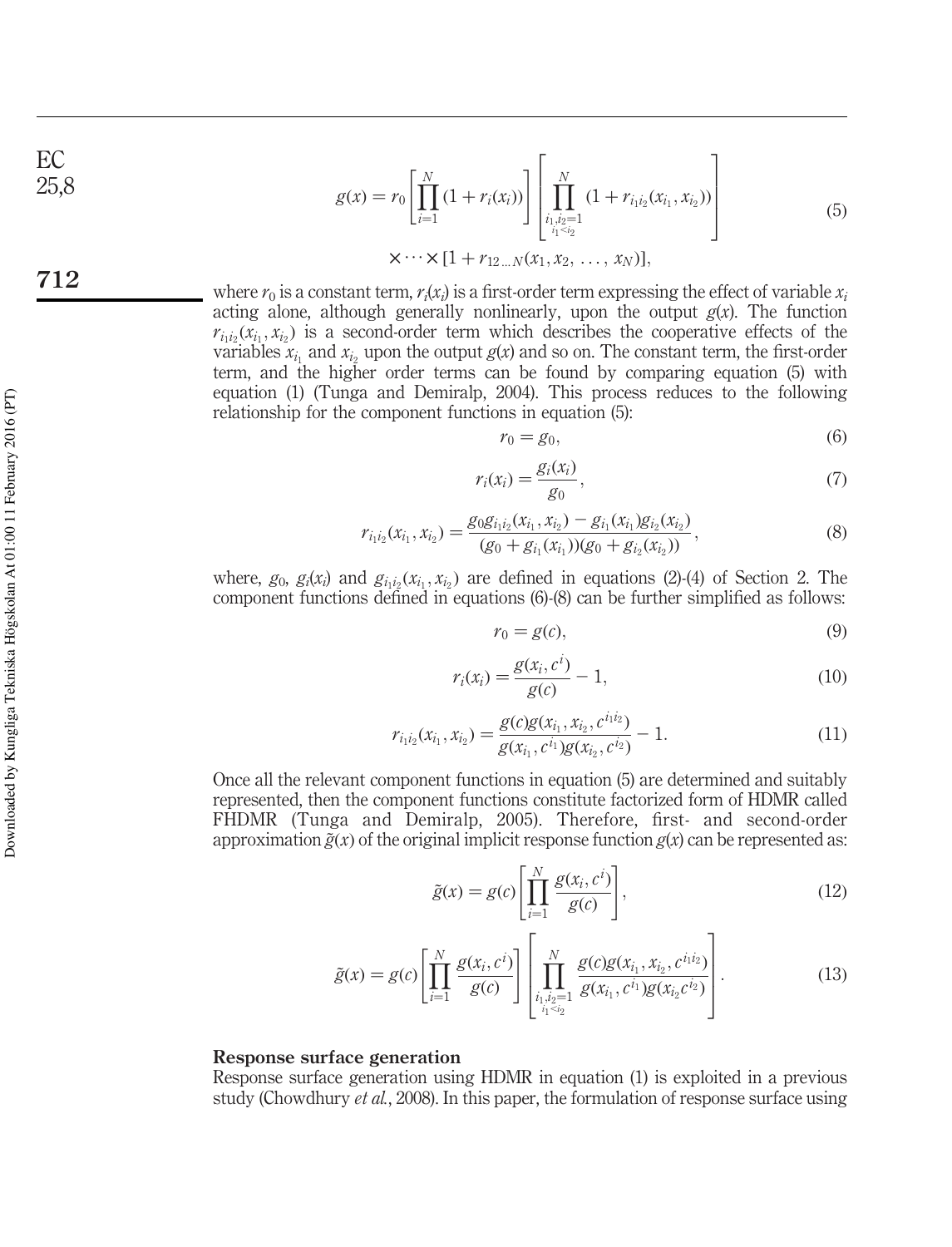FHDMR is discussed. Similar to the HDMR, FHDMR in equation (5) is also exact along any of the cuts, and the output response  $g(x)$  at a point x off of the cuts can be obtained by following the procedure in step 1 and step 2 below:

#### *Step 1*

Interpolate each of the low dimensional HDMR expansion terms with respect to the input values of the point *x*. For example, consider the first-order component function  $g(x_i, c^i) = g(c_1, c_2, \ldots, c_{i-1}, x_i, c_{i+1}, \ldots, c_N)$ . If for  $x_i = x_i^j$ , *n* function values:

$$
g(x_i^j, c^i) = g(c_1, \ldots, c_{i-1}, x_i^j, c_{i+1}, \ldots, c_N), \quad j = 1, 2, \ldots, n,
$$
 (14)

are given along the variable  $x_i$ -axis, the function value for arbitrary  $x_i$  can be obtained by the MLS interpolation (Lancaster and Salkauskas, 1986) as:

$$
g(x_i, c^i) = \sum_{j=1}^n \phi_j(x_i) g^i\left(x_i^j, c^i\right), \qquad (15)
$$

where:

$$
\begin{Bmatrix} g'(x_i^1, c^i) \\ \vdots \\ g'(x_i^n, c^i) \end{Bmatrix} = \begin{bmatrix} \phi_1(x_i^1) & \phi_2(x_i^1) & \dots & \phi_n(x_i^1) \\ \vdots & \vdots & \vdots & \vdots \\ \phi_1(x_i^n) & \phi_2(x_i^n) & \dots & \phi_n(x_i^n) \end{bmatrix}^{-1} \begin{Bmatrix} g(x_i^1, c^i) \\ \vdots \\ g(x_i^n, c^i) \end{Bmatrix} .
$$
 (16)

Similarly, consider the second-order component function  $g(x_i, x_i, c^{i_1 i_2})$  $=g(c_1, \ldots, c_{i_1-1}, x_{i_1}, c_{i_1+1}, \ldots, c_{i_2-1}, x_{i_2}, c_{i_2+1}, \ldots, c_N)$ . If for  $x_{i_1}=x_{i_1}^{j_1}$  and  $x_{i_2}=x_{i_2}^{j_2}$ .  $n^2$  function values:

$$
g\left(x_{i_1}^{j_1}, x_{i_2}^{j_2}, c^{i_1 i_2}\right) = g\left(c_1, \ldots, c_{i_1-1}, x_{i_1}^{j_1}, c_{i_1+1}, \ldots, c_{i_2-1}, x_{i_2}^{j_2}, c_{i_2+1}, \ldots, c_N\right);
$$
  
\n
$$
j_1 = 1, 2, \ldots, n, \ j_2 = 1, 2, \ldots, n
$$
\n(17)

are given on a grid formed by taking *n* number of sample points along each of the variable  $x_{i_1}$ , and  $x_{i_2}$  axis, the function value for arbitrary  $(x_{i_1}, x_{i_2})$  can be obtained by the MLS interpolation (Lancaster and Salkauskas, 1986) as:

$$
g(x_{i_1}, x_{i_2}, c^{i_1 i_2}) = \sum_{j_1=1}^n \sum_{j_2=1}^n \phi_{j_1 j_2}(x_{i_1}, x_{i_2}) g'
$$
  
 
$$
\times (c_1, \ldots, c_{i_1-1}, x_{i_1}^{j_1}, c_{i_1+1}, \ldots, c_{i_2-1}, x_{i_2}^{j_2}, c_{i_2+1}, \ldots, c_N),
$$
 (18)

where:

**Structural** reliability analysis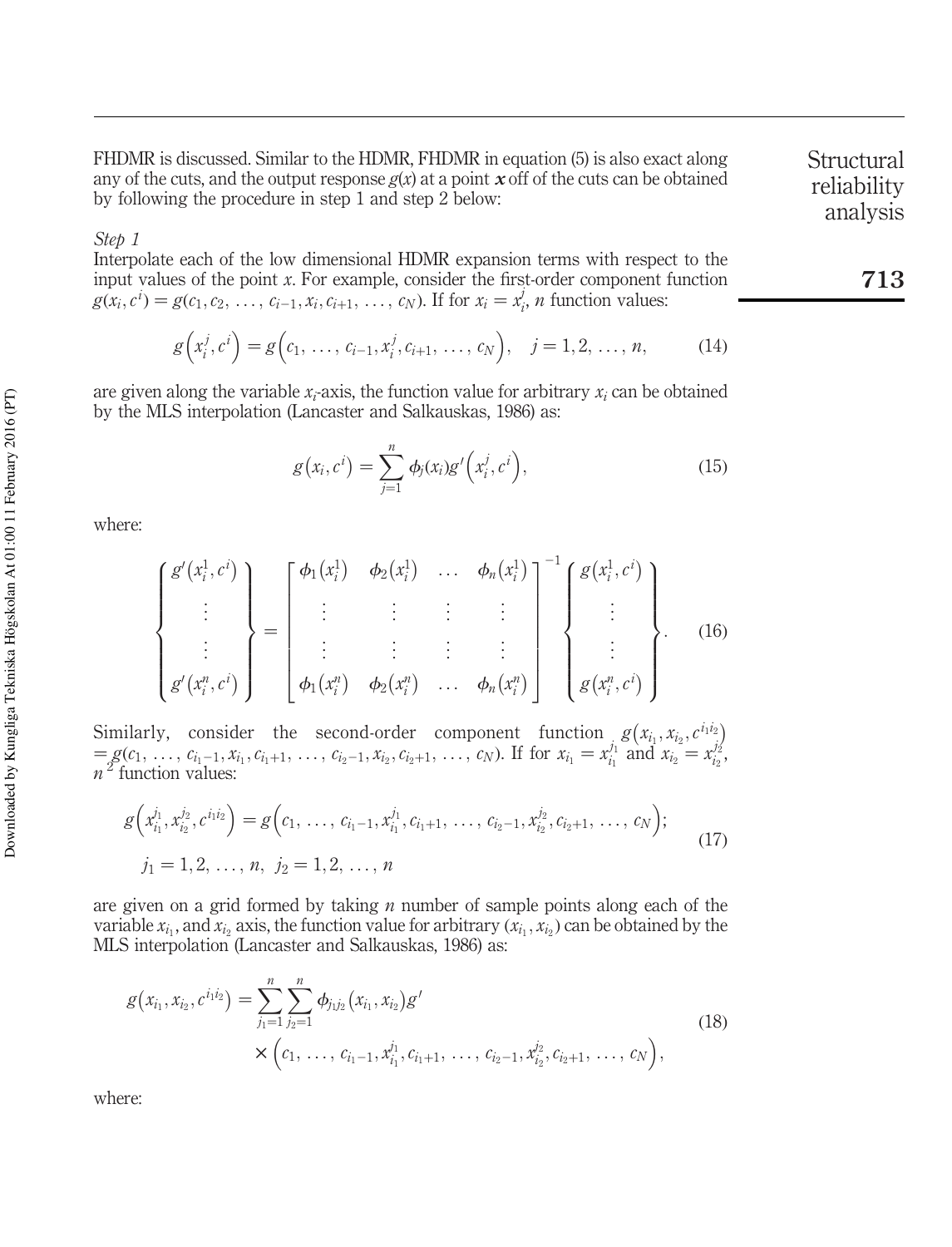$$
\frac{714}{4}
$$
\n
$$
\frac{\left[ \begin{array}{c} s' \left( x_{i_1}^1, x_{i_2}^1, c^{i_1 i_2} \right) \\ \vdots \\ s' \left( x_{i_1}^1, x_{i_2}^n, c^{i_1 i_2} \right) \\ \vdots \\ s' \left( x_{i_1}^1, x_{i_2}^n, c^{i_1 i_2} \right) \end{array} \right] = \begin{bmatrix} \phi_{11} \left( x_{i_1}^1, x_{i_2}^1 \right) \cdots \phi_{1n} \left( x_{i_1}^1, x_{i_2}^1 \right) \cdots \phi_{nn} \left( x_{i_1}^1, x_{i_2}^n \right) \\ \vdots \\ \phi_{11} \left( x_{i_1}^1, x_{i_2}^n \right) \cdots \phi_{1n} \left( x_{i_1}^1, x_{i_2}^n \right) \cdots \phi_{nn} \left( x_{i_1}^1, x_{i_2}^n \right) \\ \vdots \\ \phi_{11} \left( x_{i_1}^n, x_{i_2}^n \right) \cdots \phi_{1n} \left( x_{i_1}^n, x_{i_2}^n \right) \cdots \phi_{nn} \left( x_{i_1}^n, x_{i_2}^n \right) \end{bmatrix}^{-1}
$$
\n
$$
\times \left\{ \begin{array}{c} s \left( x_{i_1}^1, x_{i_2}^1, c^{i_1 i_2} \right) \\ \vdots \\ s \left( x_{i_1}^1, x_{i_2}^n, c^{i_1 i_2} \right) \\ \vdots \\ s \left( x_{i_1}^n, x_{i_2}^n, c^{i_1 i_2} \right) \\ \vdots \\ s \left( x_{i_1}^n, x_{i_2}^n, c^{i_1 i_2} \right) \end{array} \right\}.
$$
\n(19)

In the above equations the interpolation functions  $\phi_j(x_i)$  and  $\phi_{j_1j_2}(x_{i_1}, x_{i_2})$  can be obtained using the MLS interpolation scheme (Lancaster and Salkauskas, 1986).

By using equation (15),  $g_i(x_i)$  can be generated if *n* function values are given at corresponding sample points. Similarly, by using equation (18),  $g_{i_1 i_2}(x_{i_1}, x_{i_2})$  can be generated if  $n^2$  function values at corresponding sample points are given. The same procedure shall be repeated for all the first-order component functions, i.e.  $g_i(x_i)$ ;  $i = 1$ ,  $\overline{2}, \ldots, N$  and the second-order component functions, i.e.  $g_{i_1 i_2}(x_{i_1}, x_{i_2})$ ;  $i_1, i_2 = 1, 2, \ldots, N$ .

#### *Step 2*

Multiply the interpolated values of HDMR expansion terms from zeroth-order to the highest order retained in keeping with the desired accuracy. This leads to first-order FHDMR approximation of the function  $g(x)$  as:

$$
\tilde{g}(x) = g(c) \left[ \prod_{i=1}^{N} \frac{\sum_{j=1}^{n} \phi_j(x_i) g'(c_1, \dots, c_{i-1}, x_i^j, c_{i+1}, \dots, c_N)}{g(c)} \right],
$$
\n(20)

and second-order approximation of the function  $g(x)$  as: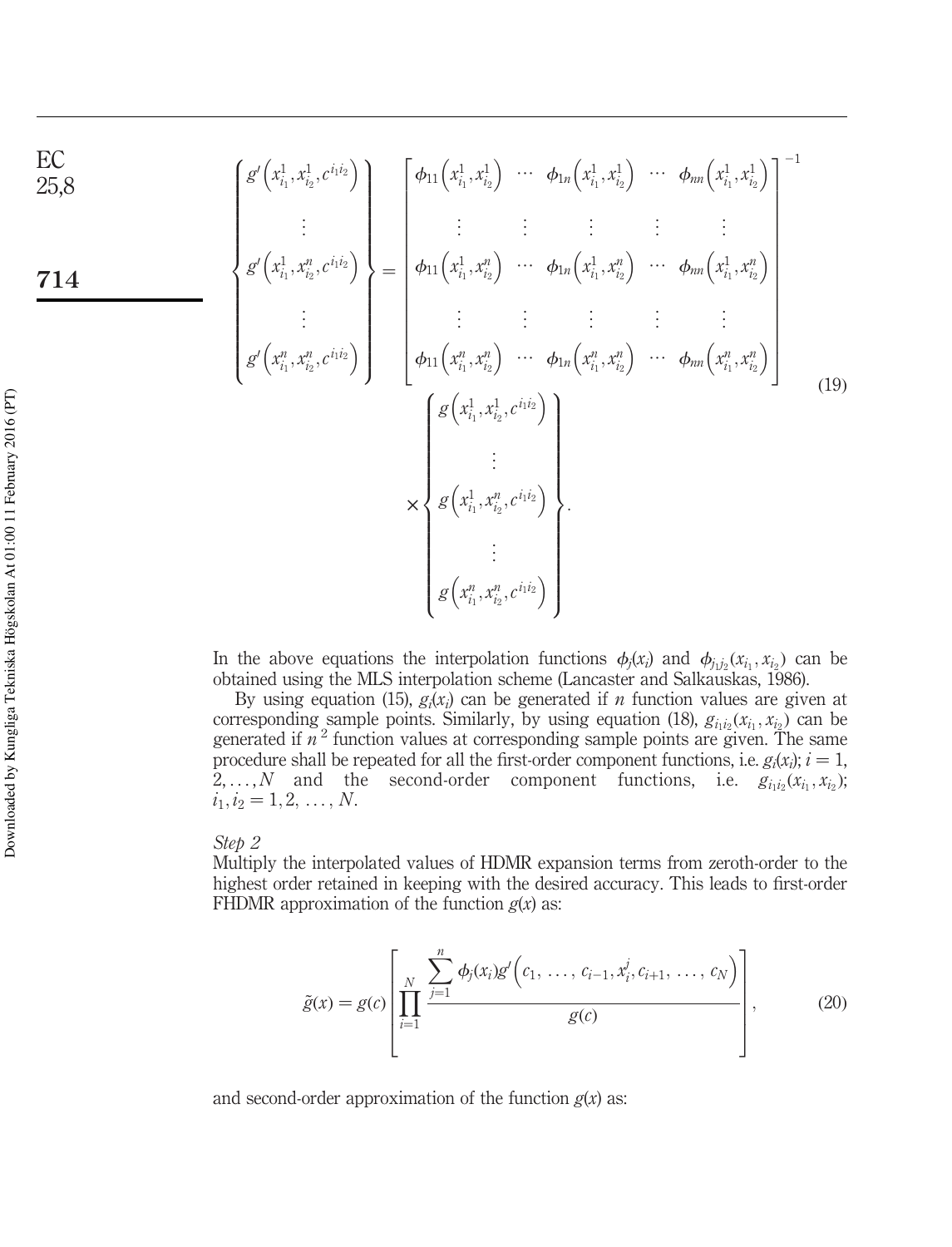$$
\tilde{g}(x) = g(c) \left[ \prod_{i=1}^{N} \frac{\sum_{j=1}^{n} \phi_{j}(x_{i})g'\left(x_{i}^{j}, c^{i}\right)}{g(c)} \right]
$$
\n
$$
\times \left[ \prod_{\substack{i_{1}, i_{2}=1 \\ i_{1} \leq i_{2}}}^{N} \frac{g(c) \sum_{j_{1}=1}^{n} \sum_{j_{2}=1}^{n} \phi_{j_{1}j_{2}}(x_{i_{1}}, x_{i_{2}})g'\left(x_{i_{1}}^{j}, x_{i_{2}}^{j_{2}}, c^{i_{1}i_{2}}\right)}{\left(\sum_{j_{1}=1}^{n} \phi_{j_{1}}(x_{i_{1}})g'\left(x_{i_{1}}, c^{i_{1}}\right)\right)\left(\sum_{j_{2}=1}^{n} \phi_{j_{2}}(x_{i_{2}})g'\left(x_{i_{2}}, c^{i_{2}}\right)\right)} \right].
$$
\n(21)

If *n* is the number of sample points taken along each of the variable axis and *s* is the order of the component function considered, starting from zeroth-order to *l*th order, then total number of function evaluation for interpolation purpose is given by,  $\sum_{s=0}^{l} (N!(n-1)^s)/(N-s)!s!)$  which grows polynomially with *n* and *s*. As a few low order component functions of HDMR or FHDMR are used, the sample savings due to HDMR or FHDMR are significant compared to traditional sampling. Hence uncertainty analysis using HDMR relies on an accurate reduced model being generated with a small number of full model simulations. An arbitrarily large sample Monte Carlo analysis can be performed on the outputs approximated by HDMR or FHDMR which result in the same distributions as obtained through the Monte Carlo analysis of the full model. The tremendous computational savings result from just having to perform interpolation instead of full model simulations for output determination.

#### Moving least squares approximation

Consider a function,  $u(x)$  over a domain,  $\Omega \subseteq \mathbb{R}^K$ , where  $K = 1, 2,$  or 3. Let  $\Omega_x \subseteq \Omega$  denote a sub-domain describing the neighborhood of a point,  $x \in \mathbb{R}^K$  located in  $\Omega$ . According to the MLS (Lancaster and Salkauskas, 1986), the approximation,  $u^h(x)$  of  $u(x)$  is:

$$
u^h(x) = \sum_{i=1}^m p_i(x)a_i(x) = \mathbf{p}^{\mathrm{T}}(x)\mathbf{a}(x),
$$
\n(22)

where  $\mathbf{p}^{\mathrm{T}} = \{p_1(x), p_2(x), \ldots, p_m(x)\}$  is a vector of complete basis functions of order *m* and  $\mathbf{a}(x) = \{a_1(x), a_2(x), \ldots, a_m(x)\}\$ is a vector of unknown parameters that depend on *x*. The basis functions should satisfy the following properties:

- (1)  $p_1(x) = 1;$
- (2)  $p_i(x) \in C^s(\Omega)$ ,  $i = 1, 2, ..., m$  where  $C^s(\Omega)$  is a set of functions that have continuous derivatives up to order  $s$  on  $\Omega$ ; and
- (3)  $p_i(x)$ ,  $i = 1, 2, \ldots, m$  constitute a linearly independent set.

For example, in one dimension  $(K = 1)$  with  $x_1$ -coordinate:

$$
\boldsymbol{p}^{\mathrm{T}}(x) = \{1, x_1\}, m = 2,\tag{23}
$$

representing linear basis function. Similarly, in two dimensions  $(K = 2)$  with  $x_1$ - and *x*2 -coordinates linear basis function is: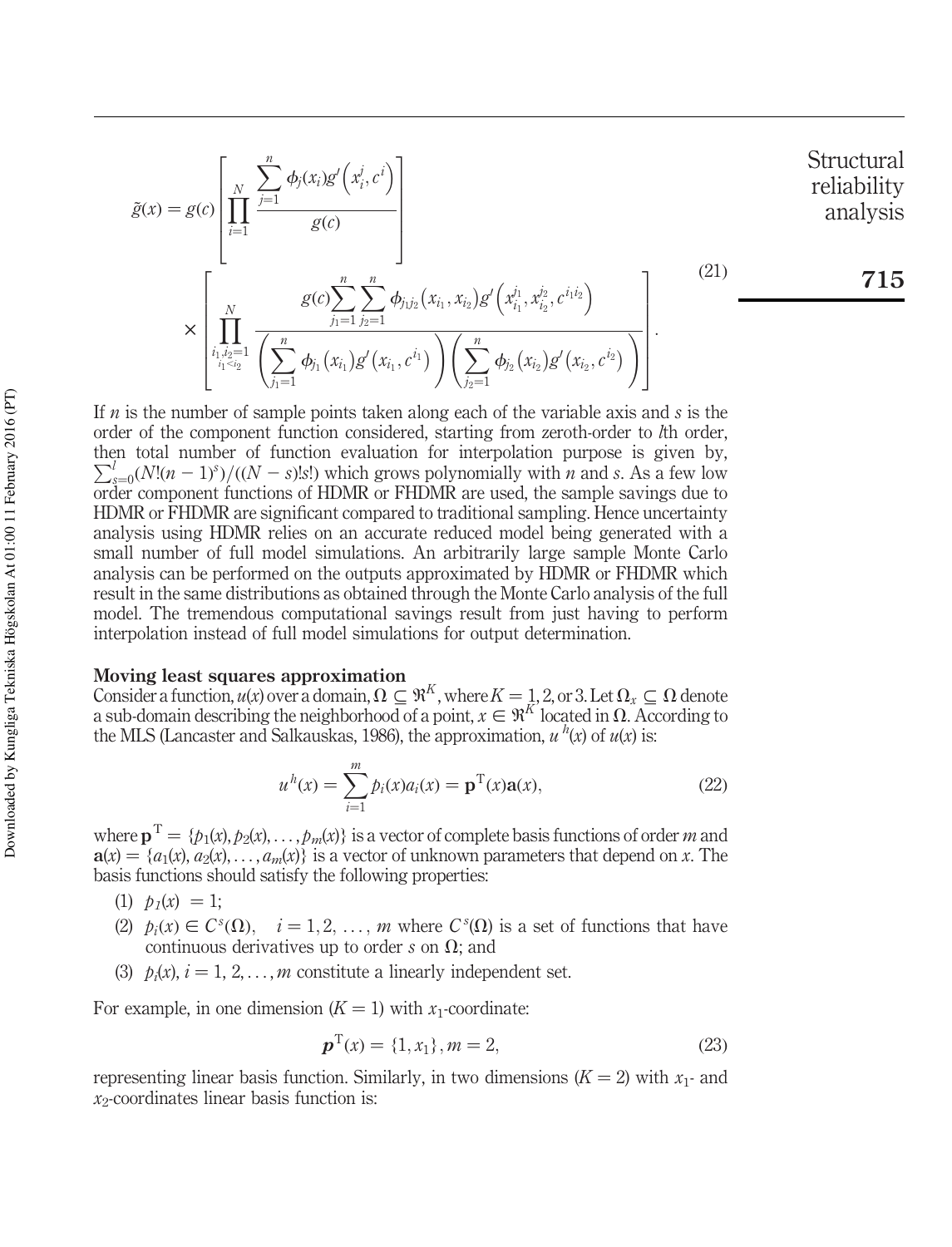$$
\boldsymbol{p}^{\mathrm{T}}(x) = \{1, x_1, x_2\}, \, m = 3,\tag{24}
$$

In equation (22), the coefficient vector,  $a(x)$  is determined by minimizing a weighted discrete  $L_2$  norm, defined as:

$$
J(x) = \sum_{I=1}^{n_I} w_I(x) [\mathbf{p}^{\mathrm{T}}(x_I)\mathbf{a}(x) - d_I]^2 = [\mathbf{Pa}(x) - \mathbf{d}]^{\mathrm{T}} \mathbf{W} [\mathbf{Pa}(x) - \mathbf{d}], \tag{25}
$$

where  $x_I$  denotes the coordinates of sample point *I*,  $\mathbf{d}^T = \{d_1, d_2, \ldots, d_{n_I}\}\$  with  $d_I$ representing the nodal parameter (not the nodal values of  $u^h(x)$ ) for sample point *I*,  $\mathbf{W} = \text{diag}[w_1(x), w_2(x), \dots, w_{n_t}(x)]$  with  $w_1(x)$  denoting the weight function associated with sample point *I* such that  $w_I(x) \ge 0$  for all *x* in the support  $\Omega_x$  of  $w<sub>I</sub>(x)$  and zero otherwise,  $n<sub>t</sub>$  is the number of sample points in the domain  $\Omega$ , and:

$$
P = \begin{bmatrix} p^{\mathrm{T}}(x_1) \\ p^{\mathrm{T}}(x_2) \\ \vdots \\ p^{\mathrm{T}}(x_{n_i}) \end{bmatrix} \in L(\mathfrak{R}^{n_i} \times \mathfrak{R}^m).
$$
 (26)

A number of weight functions are available in the literature (Singh, 2004; Rao and Rahman, 2000). In this study, a weight function proposed by Rao and Rahman (2000) is used, which is defined as:

$$
w_I(x) = \begin{cases} \frac{\left(1+\gamma^2\frac{z_I^2}{z_H}\right)^{-\left(\frac{1+\gamma}{2}\right)} - (1+\gamma^2)^{-\left(\frac{1+\gamma}{2}\right)}}{1-(1+\gamma^2)^{-\left(\frac{1+\gamma}{2}\right)}}, & z_I \le z_{ml},\\ 0, & z_I > z_{ml}, \end{cases}
$$
(27)

where  $\gamma$  is a parameter controlling the shape of the weight function,  $z_I = |x - x_I|$ distance from a point *x* to sample point *I*, and  $Z_{mI}$  is the domain of influence of sample point *I*. In the numerical examples presented in this paper the domain of influence *ZmI* is chosen to be 2.01 for all sample points. The stationarity of  $J(x)$  with respect to  $a(x)$ yields:

$$
\mathbf{A}(x)\mathbf{a}(x) = \mathbf{C}(x)\mathbf{d},\tag{28}
$$

where:

$$
\mathbf{A}(x) = \sum_{I=1}^{n_l} w_I(x) p(x_I) \mathbf{p}^{\mathrm{T}}(x_I) = \mathbf{P}^{\mathrm{T}} \mathbf{W} \mathbf{P},
$$
\n(29)

$$
\mathbf{C}(x) = [w_1(x)p(x_1), \dots, w_n(x)p(x_n)] = \mathbf{P}^T \mathbf{W}.
$$
 (30)

Solving  $a(x)$  from equation (28) and then substituting it in equation (22) gives:

EC 25,8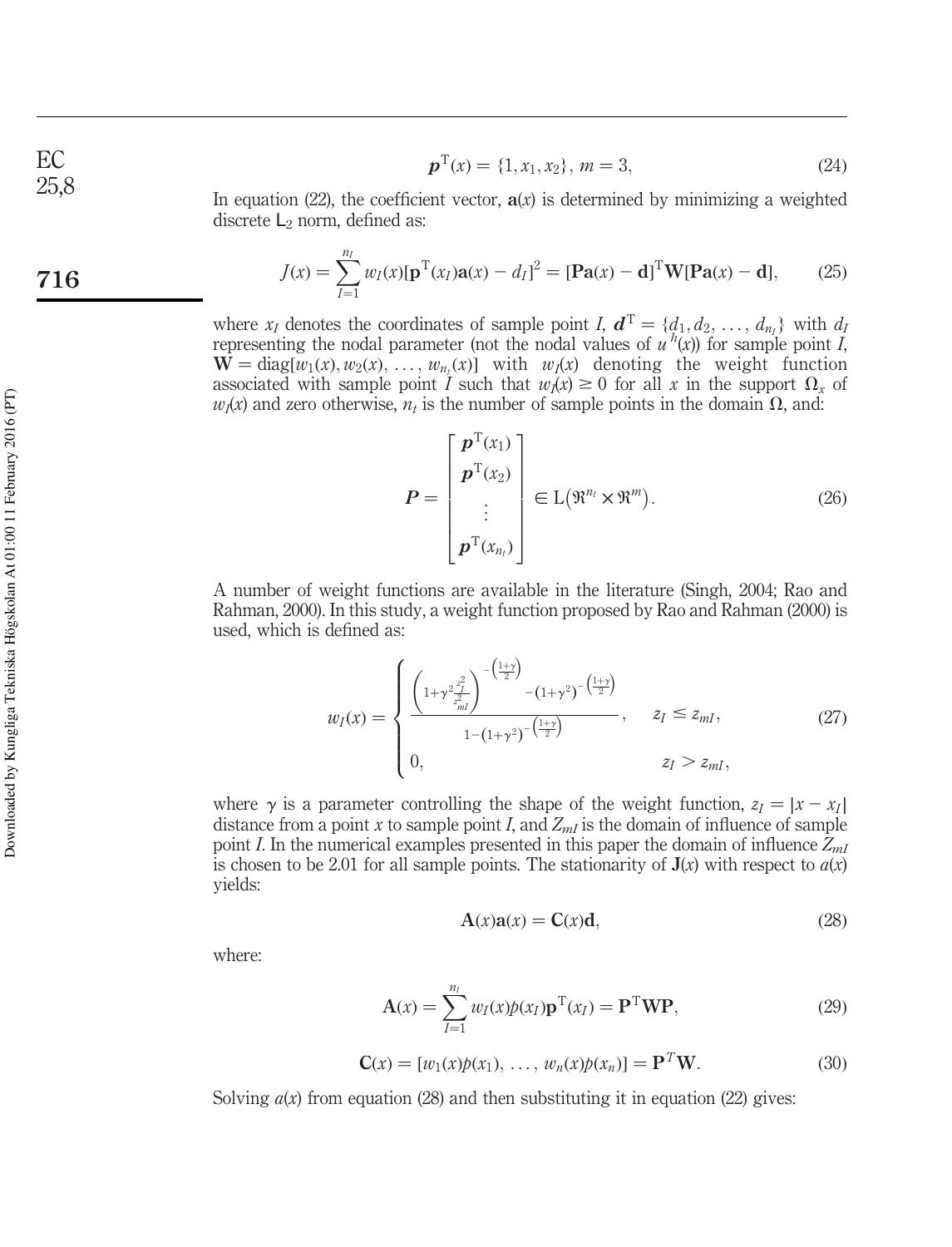ð*x*ÞCð*x*Þ; ð32Þ

717

where:

$$
\Phi^{T}(x) = \{\phi_1(x), \phi_2(x), \ldots, \phi_{n_l}(x)\} = \mathbf{p}^{T}(x)\mathbf{A}^{-1}(x)\mathbf{C}(x),
$$

is a vector with its *I*th component:

$$
\phi_I(x) = \sum_{j=1}^m p_j(x) [A^{-1}(x)C(x)]_{jI},
$$
\n(33)

representing the interpolation function of the MLS approximation corresponding to sample point *I*.

## Failure probability estimation

Equations (20) and (21) provide, respectively, first- and second-order FHDMR approximation  $\tilde{g}(x)$  of the original implicit limit state/performance function  $g(x)$ using the MLS interpolation functions, constant *g*(*c*) term, first-order  $g(c_1, ..., c_{i-1}, x_i^j, c_{i+1}, ..., c_N)$  and second-order  $g(c_1, ..., c_{i_1-1}, x_{i_1}^{j_1}, c_{i_1+1}, ..., c_{i_2-1},$  $x_{i_2}^{j_2}, c_{i_2+1}, \ldots, c_N$  HDMR terms. Therefore, the failure probability *P<sub>F</sub>* can be easily estimated by performing MCS on first- or second-order approximation  $\tilde{g}(x)$  of the original implicit limit state/performance function  $g(x)$  and is given by:

$$
P_{\mathcal{F}} = \frac{1}{N_{\mathcal{S}}} \sum_{i=1}^{N_{\mathcal{S}}} I\left[\tilde{g}(x^{i}) < 0\right],\tag{34}
$$

where  $x^i$  is *i*th realization of  $\mathbf{X}, N_\text{S}$  is the sampling size,  $I$ [.] is a deciding function of fail or safe state such that  $I = 1$ , if  $\tilde{g}(x^i) < 0$  otherwise zero. Flow diagram of the computational process using HDMR and FHDMR and the failure probability  $P_F$ estimation by MCS are shown in Figures 1 and 2, respectively. Since first- and second-order FHDMR approximation leads to explicit representation of the original implicit limit state/performance function, MCS can be conducted for any sampling size. The total cost of original function evaluation entails a maximum of  $(n-1) \times N + 1$ and  $(n-1)^2(N-1)N/2 + (n-1)N + 1$  by the present method using first- and second-order HDMR/FHDMR approximation, respectively.

#### Numerical examples

Five numerical examples involving structural/solid-mechanics and geo-technical engineering problems are presented to illustrate the performance of HDMR and FHDMR approximation. An exact continuous function to replace a univariate or multivariate piece wise continuous function may not always be available in general problems. Rather that seeking an exact continuous function to replace a piece wise continuous function, an equivalent continuous function can be found based on present methods.

The estimated failure probabilities are compared through the following five procedures: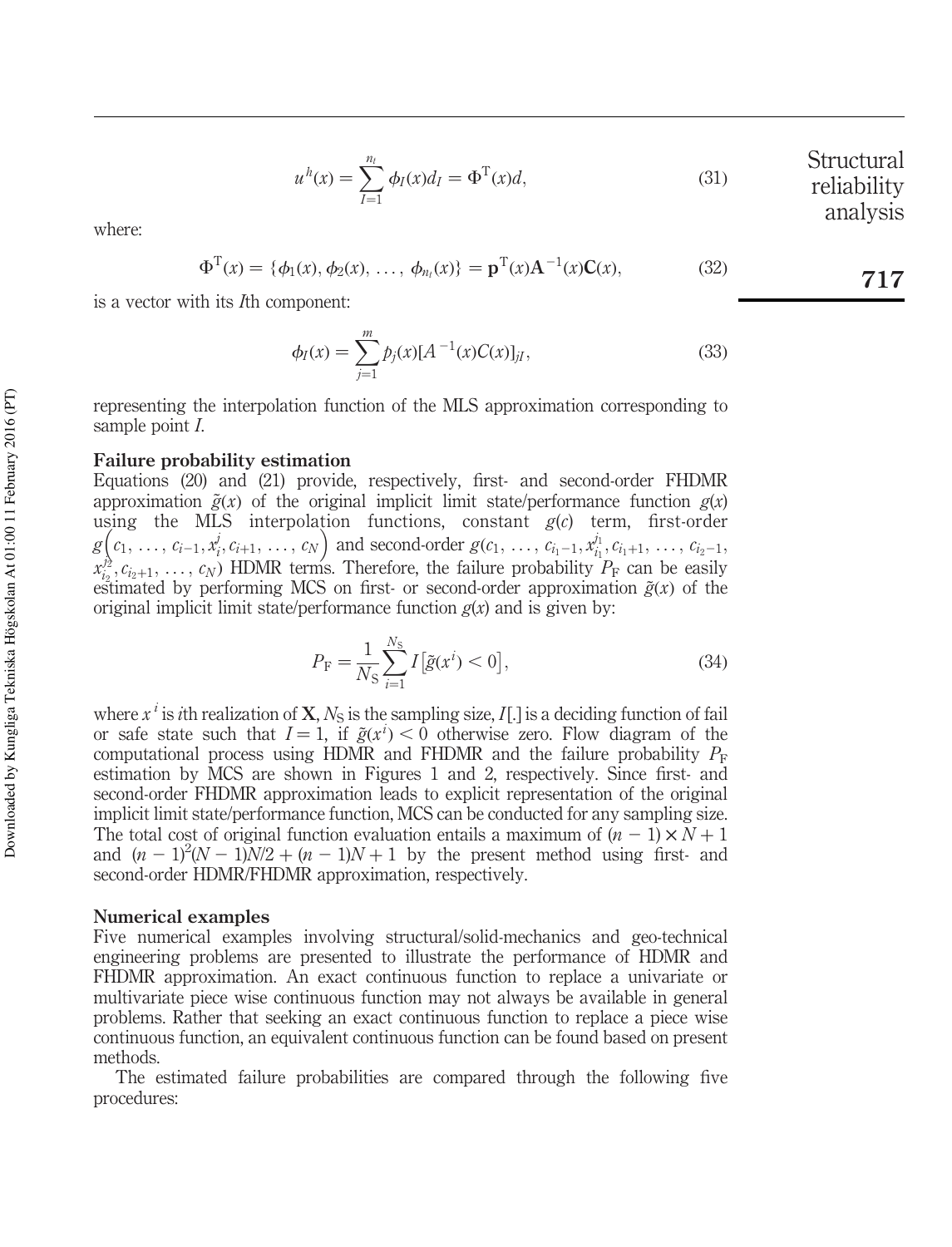

- (1) *Method 1*. Direct MCS using the exact limit state/performance function, which may be implicitly defined. This is assumed to be the true failure probability and is used to benchmark other methods.
- (2) *Method 2*. Failure probability estimation using first-order FHDMR approximation.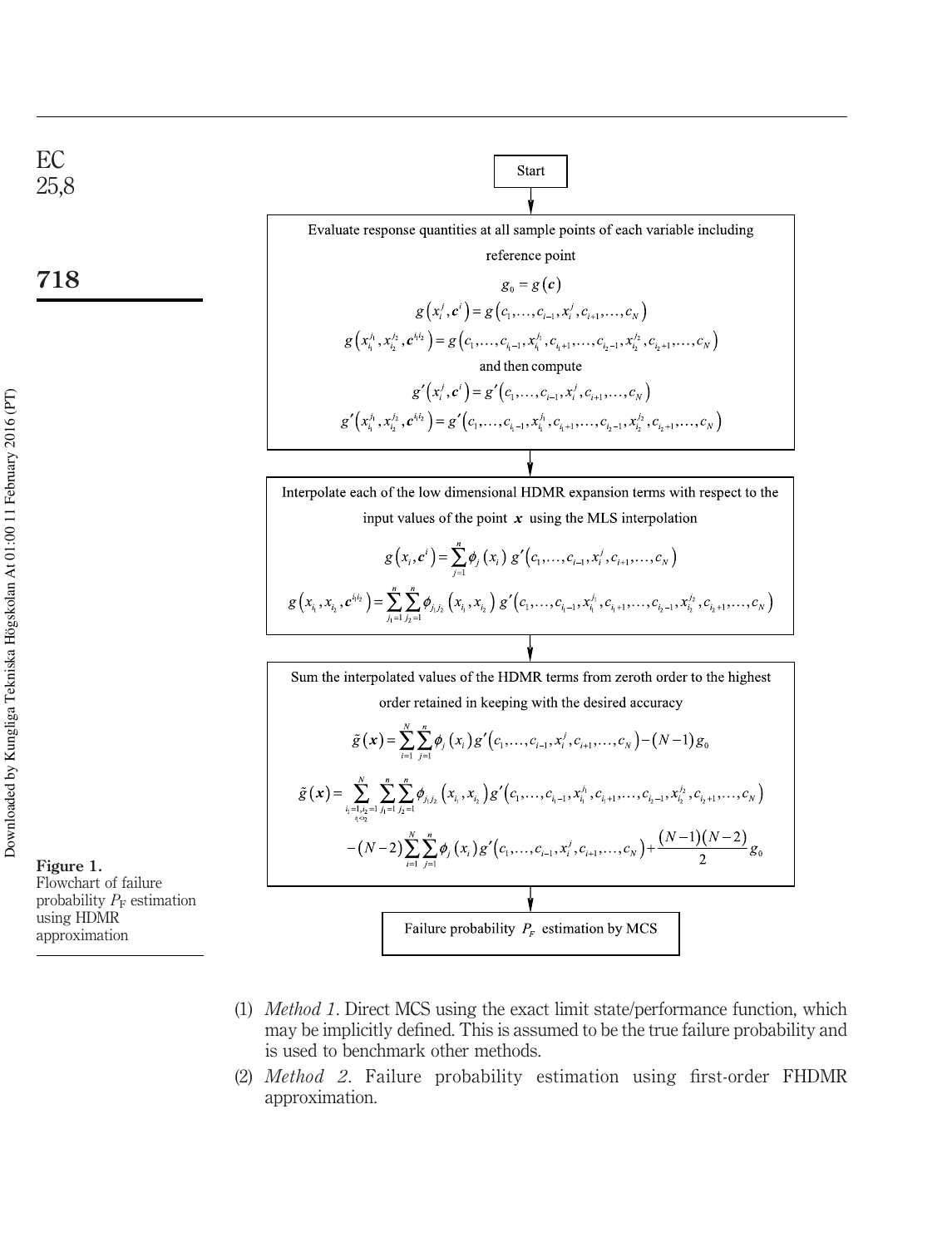

Multiply interpolated values of the HDMR terms from zeroth order to the highest order retained in keeping with the desired accuracy  $\tilde{g}(x) = g(c) \left( \prod_{i=1}^{N} \frac{\sum_{j=1}^{n} \phi_{j}(x_{i}) g'(x_{i}^{\prime}, c^{\prime})}{g(c)} \right)$  $\tilde{g}\left(\mathbf{x}\right)=g\left(c\right)\left[\prod_{i=1}^{N}\frac{\displaystyle\sum_{j=1}^{n}\phi_{j}\left(x_{i}\right)g'\left(x_{i}^{j},c^{i}\right)}{g\left(c\right)}\right]\left[\prod_{i_{1},i_{2}=1}^{N}\frac{g\left(c\right)\displaystyle\sum_{j_{1}=1}^{n}\displaystyle\sum_{j_{2}=1}^{n}\phi_{j_{1}j_{2}}\left(x_{i_{1}},x_{i_{2}}\right)g'\left(x_{i_{1}}^{j_{1}},x_{i_{2}}^{j_{2}},c^{i_{1}j_{2}}\right)}{g\left(c\right)}\right]\right]$ Failure probability  $P<sub>r</sub>$  estimation by MCS

Figure 2. Flowchart of failure probability  $P_F$  estimation using FHDMR approximation

- (3) *Method 3*. Failure probability estimation using first-order HDMR approximation.
- (4) *Method 4*. Failure probability estimation using second-order FHDMR approximation.
- (5) Failure probability estimation using second-order HDMR approximation.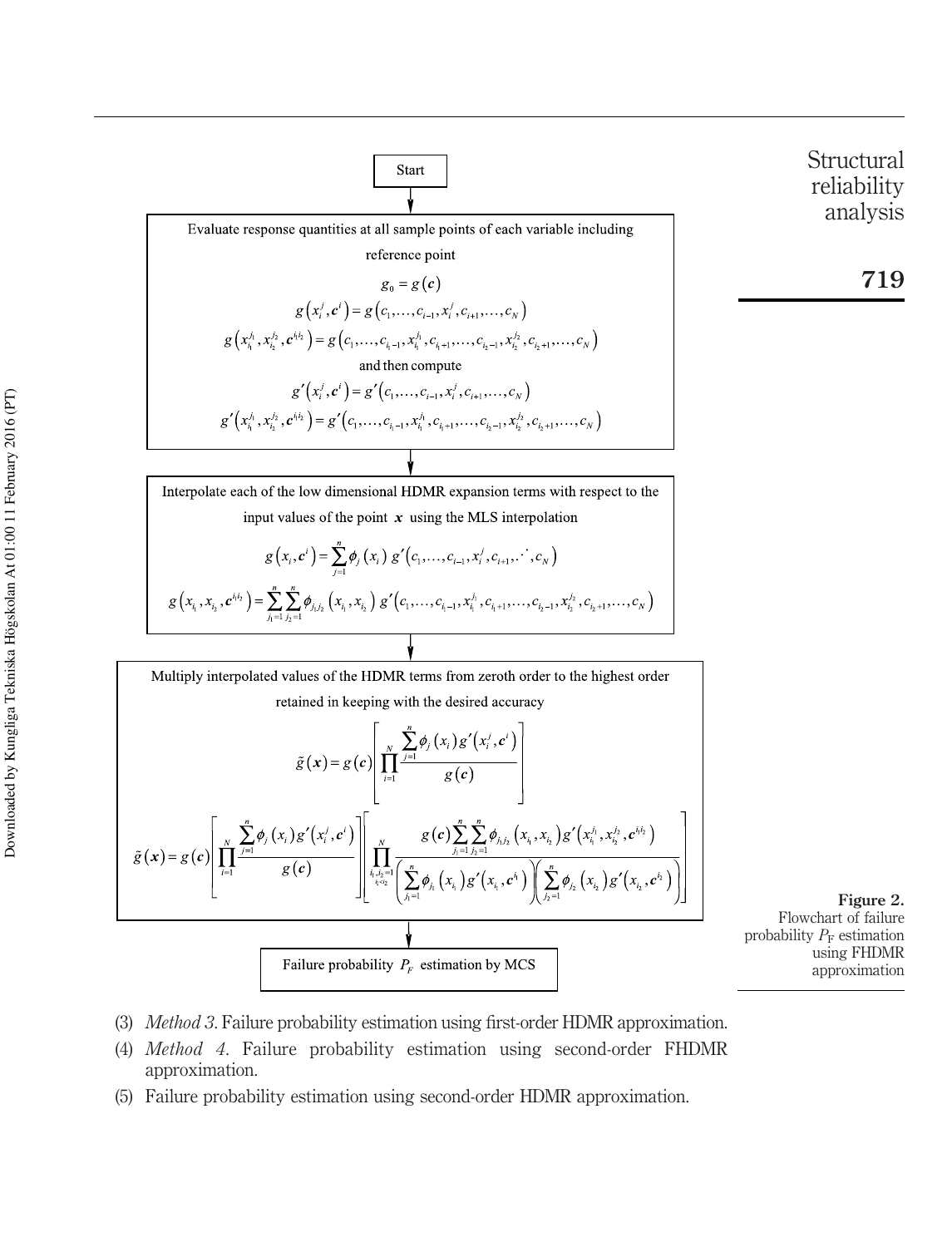The coefficient of variation  $\delta$  of the estimated failure probability  $P_F$  by direct MCS for the sampling size  $N<sub>S</sub>$  considered is computed using:

$$
\delta = \sqrt{\frac{(1 - P_{\rm F})}{N_{\rm S} P_{\rm F}}}.\tag{35}
$$

When comparing computational efforts by various methods in evaluating the failure probability  $P_F$ , the number of original limit state/performance function evaluations is chosen as the primary comparison tool in this paper. This is because of the fact that, number of function evaluations indirectly indicates the CPU time usage. For direct MCS, number of original function evaluations is same as the sampling size. While evaluating the failure probability  $P_F$  through direct MCS, CPU time is more because it involves number of repeated actual finite-element analysis. However, in the present methods MCS is conducted in conjunction with Methods 2-5. Here, although the same sampling size as in direct MCS is considered, the number of original function evaluation is very less. Hence, the computational effort expressed in terms of function evaluations alone should be carefully interpreted for problems involving explicit functions. For Methods 2 and 3, equally spaced sample points are deployed along the variable axis through the reference point. Sampling schemes for first- and second-order HDMR/FHDMR approximation are explained in Figures 3 and 4.

# Example 1. Cantilever beam

A cantilever beam subjected to a tip load *P* is considered in this example. The limit state/performance function is defined as tip displacement should be less than 0.15 in:



Figure 3. Sampling scheme for first-order HDMR/FHDMR. For a function having (a) one variable (*x*); (b) two variables  $(x_1 \text{ and } x_2)$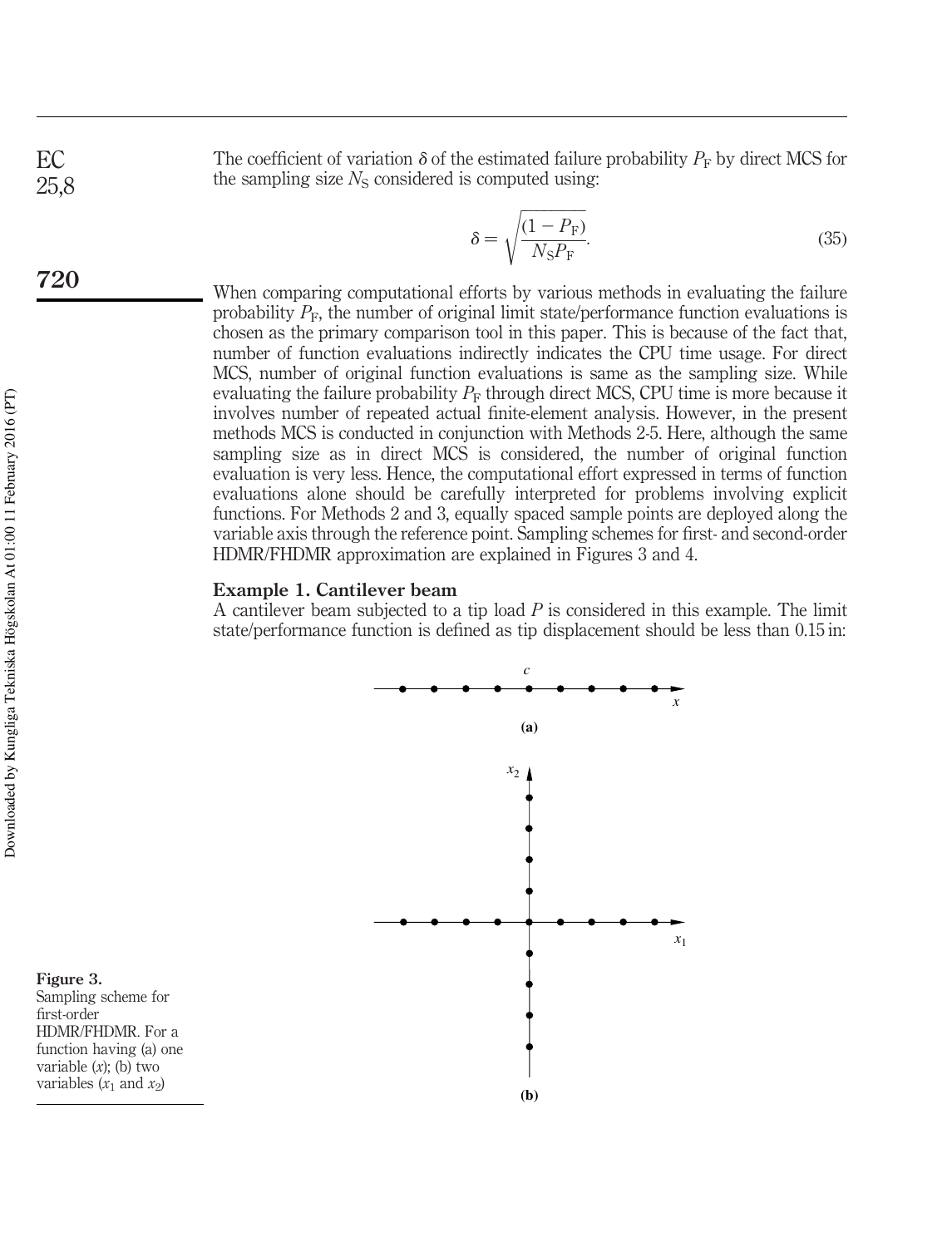

$$
g(x) = 0.15 - \frac{4Pl^3}{Ebh^3},\tag{36}
$$

where *P* is tip load and *b*, *h*, *l* are width, height and length of the beam, which are considered as random variables. The mean values of the random variables are 30 in, 0.8359 in and 2.5093 in, respectively, and standard deviations are 3 in, 0.08 in and 0.25 in, respectively, for width, height and length of the beam. Young's modulus, *E* of the beam is  $10^7$  psi. Both length and height are considered as log-normally distributed and width is considered as a Gaussian. For evaluating the failure probability  $P_F$ , seven equally spaced sample points  $(n = 7)$  are deployed along each of the variable axis to form first-order approximation using Methods 2 and 3. The reference point is taken as the mean values of the random variables. Figure 5 compares the variation of the failure probability with tip load obtained by different methods. A sample size of  $10^5$  is considered in direct MCS to evaluate the failure probability  $P_F$ , which ranges from



Figure 5. Variation of failure probability with tip load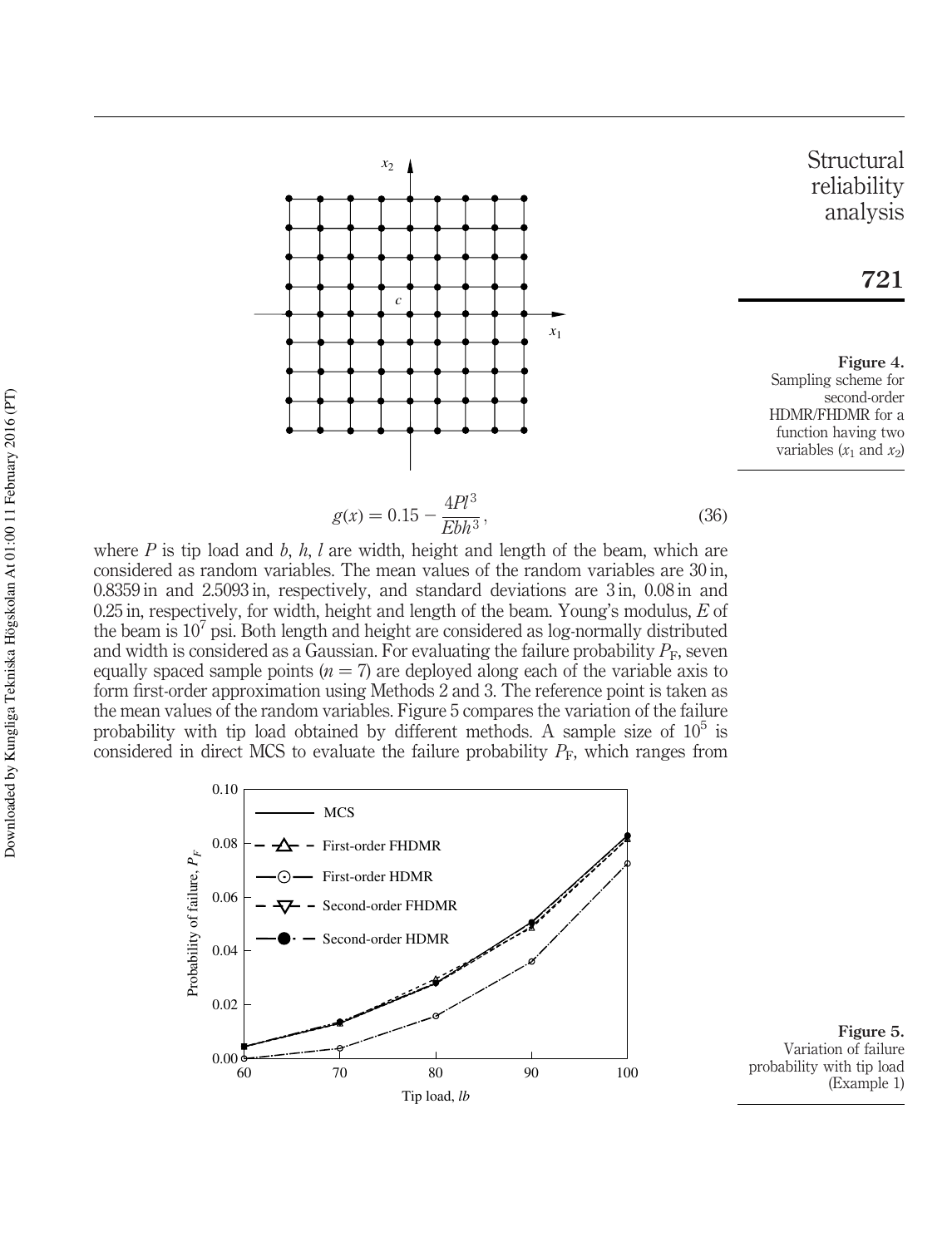0.00502 to 0.08310 and the COV of  $P_F$  corresponding to this sample size varies from 0.045 to 0.011 (computed using equation (35)) when tip load *P* varies from 60 to 100 lb. The estimated failure probability reported in Figure 5 using Methods 1-3 are 0.0284, 0.0301 and 0.0163, respectively, when tip load  $P = 80$  lb. It can be observed that, Method 2 overestimates the failure probability by 6.14 percent, when compared with direct MCS results, while Method 3 underpredicts by 42.45 percent. Accumulation of large amount of error using Method 3, may perhaps be due to neglecting the higher order cooperative effects and multiplicative nature of the limit state/performance function. However, both Methods 2 and 3 needs only 19 function evaluations, while direct MCS requires  $10^5$  number of original function evaluations, respectively.

Seven equally spaced sample points  $(n = 7)$  along each of the variable axis is selected to form a regular grid, for construction of second-order approximation using Methods 4 and 5. The reference point is taken as the mean values of the random variables. Figure 5 also presents the variation of the failure probability  $P_F$  with tip load and the associated computational effort in terms of number of function evaluations obtained using Methods 4 and 5. It can be observed from Figure 5 that Method 4 almost exactly estimates the failure probability ( $P_F = 0.02831$ ) compared with the benchmark result of direct MCS ( $P_F = 0.02836$ ) when tip load  $P = 80$  lb. The results obtained using Method 5 ( $P_F = 0.02853$ ) closely matches with direct MCS estimate ( $P_F = 0.02836$ ) and also closer to Method 2 ( $P_F = 0.0301$ ). This is attributed to consideration of the second-order cooperative effects in function approximation. For tip load  $P = 80$  lb, compared to the result obtained using Method 1 ( $P_F = 0.02836$ ), Method 5 produces much closer estimate of the failure probability ( $P_F = 0.02853$ ) than the result obtained using Method 3 ( $P_F = 0.0163$ ). But the number of function evaluations required using Methods 4 and 5 are 127 compared with 19 function evaluations for Methods 2 and 3. Therefore, to make a balance between the computational cost in terms of function evaluations and the accuracy, Method 2 seems most suitable, especially for multiplicative nature of the limit state/performance function.

The effect of number of sample points used for function approximation on the reliability estimation is examined by carrying a similar analysis varying *n* form 3 to 9. Figure 6 (a) and (b) presents, respectively, the variation of the reliability index  $\beta$  and the estimated failure probability  $P_F$  with respect to number of sample points, for tip load *P* = 80 lb. In Method 2,  $P_F$  ranges from 0.0118 (-58.39 percent) (at  $n = 3$ ) to 0.0325  $(+ 14.59$  percent) (at  $n = 9$ ), whereas  $P<sub>F</sub>$  ranges from 0.0011 (-96.12 percent) (at  $n = 3$ ) to 0.0165 ( $-41.89$  percent) (at  $n = 9$ ) using Method 3. Similarly, using Method 4,  $P_F$  ranges from 0.0280 (-1.23 percent) (at  $n = 3$ ) to 0.0283 ((0.07 percent) (at  $n = 9$ ), whereas  $P_F$ ranges from  $0.0286 + 1.02$  percent) (at  $n = 3$ ) to  $0.0284 + 0.14$  percent) (at  $n = 9$ ) using Method 5. Compared with direct MCS, error in the estimated failure probability using different methods is tabulated in Table I. Table I shows that, Method 2 resulted in drastic reduction of approximation error of the estimated failure probability from  $-96.12$  to  $-58.39$  percent for  $n = 3$ , from  $-55.75$  to  $+6.49$  percent for  $n = 5$ , from  $-42.45$  to  $+6.14$ percent for  $n = 7$ , and from  $-41.89$  to  $+14.59$  percent for  $n = 9$  compared with Method 3. Similarly, compared with Method 3, Method 5 also resulted in drastic reduction of approximation error of the estimated failure probability from  $-96.12$  to  $+1.02$  percent for  $n = 3$ , from  $-55.75$  to  $+0.67$  percent for  $n = 5$ , from  $-42.45$  to  $+0.59$  percent for  $n = 7$ , and from  $-41.89$  to  $+0.14$  percent for  $n = 9$ . Similar trend is found by comparing the results obtained using Methods 2 and 4 and also comparing the results obtained using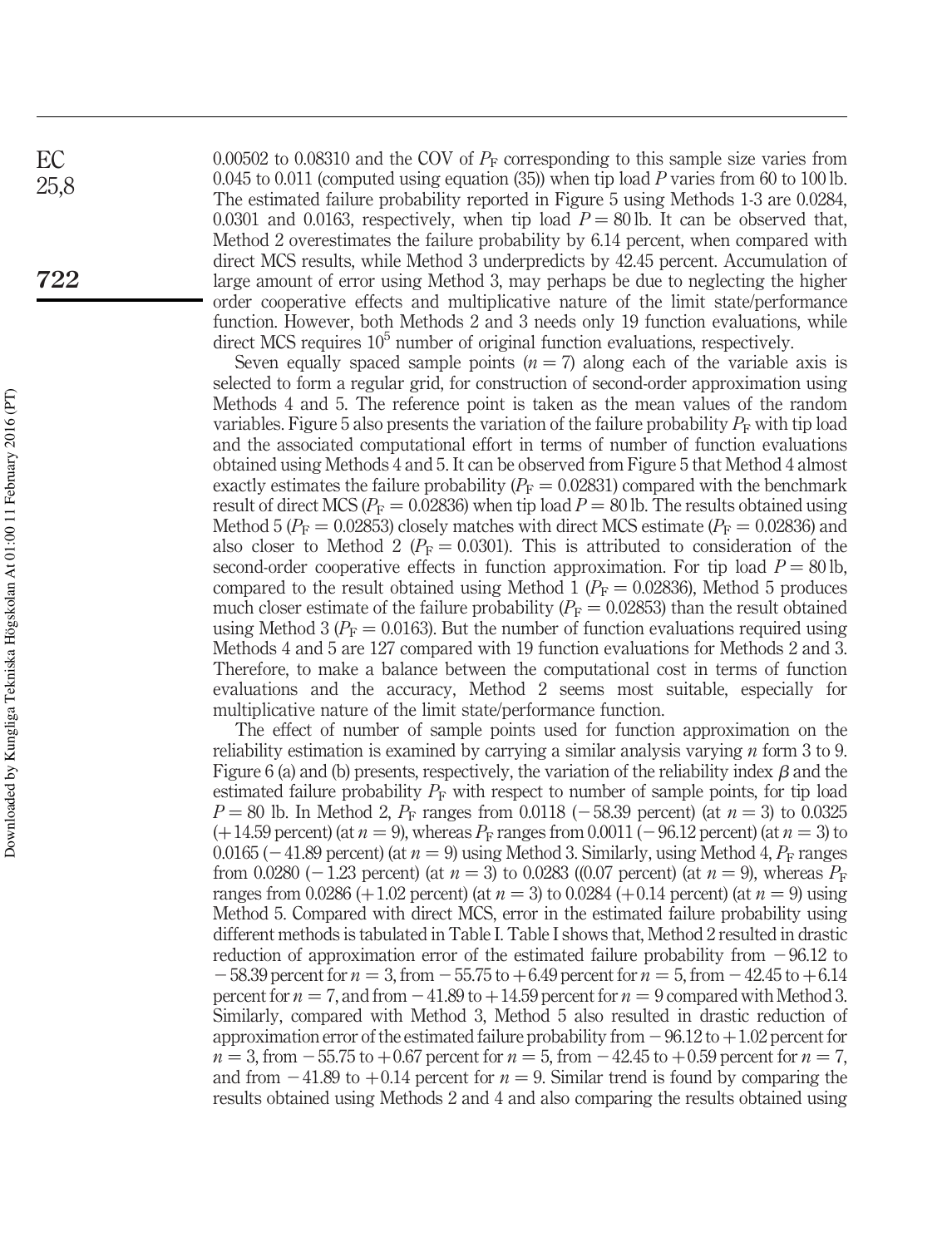

|                              |          | Number of sample points $(n)$ |          |          |                           |
|------------------------------|----------|-------------------------------|----------|----------|---------------------------|
| Method                       | 3        |                               |          | 9        |                           |
| First-order FHDMR (percent)  | $-58.39$ | $+6.49$                       | $+6.14$  | $+14.59$ | Table I.                  |
| First-order HDMR (percent)   | $-96.26$ | $-55.75$                      | $-42.45$ | $-41.89$ | Estimation of error using |
| Second-order FHDMR (percent) | $-1.23$  | $-0.25$                       | $-0.18$  | $-0.07$  | different methods for     |
| Second-order HDMR (percent)  | $+1.02$  | $+0.67$                       | $+0.59$  | $+0.14$  | Example 1                 |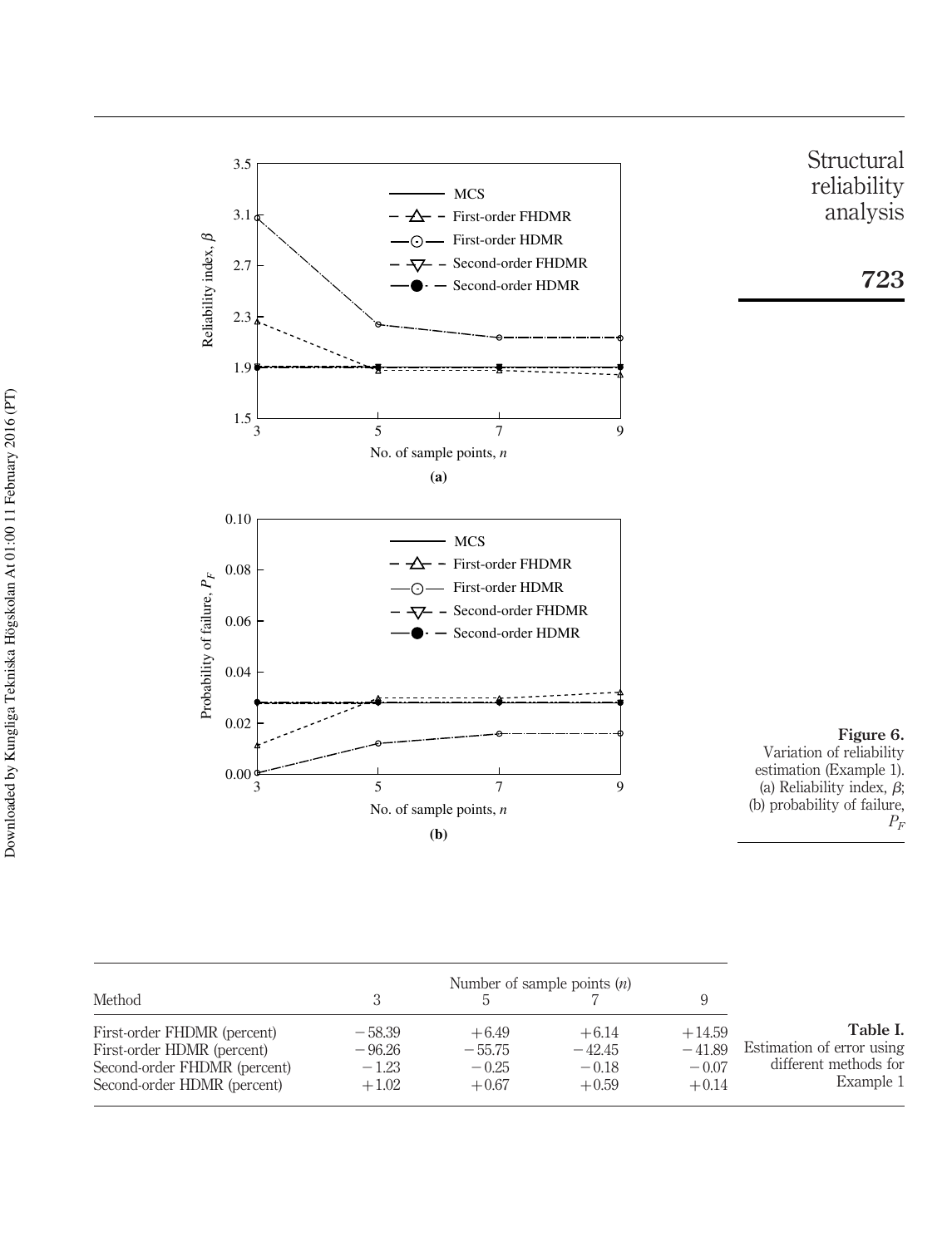Methods 3 and 4. However, the computational effort in terms of number of function evaluations for second-order HDMR and FHDMR approximation (Methods 4 and 5) increased from 7 to 19 for  $n = 3$ , from 13 to 61 for  $n = 5$ , from 19 to 127 for  $n = 7$ , and from 25 to 217 for  $n = 9$ , when compared with first-order (Methods 2 and 3).

# Example 2. Ten bar truss structure

A 10-bar, linear-elastic, truss structure, shown in Figure 7, considered in this example to examine the accuracy and efficiency of the proposed reliability method. The Young's modulus of the material is  $10^7$  psi. Two concentrated forces of  $10^5$  lb are applied at nodes 2 and 3, as shown in Figure 7. The cross-sectional area  $x_i$ ,  $i = 1, 2, \ldots, 10$  for each bar follows normal distribution and has mean  $\mu = 2.5$  in<sup>2</sup> and standard deviation  $\sigma = 0.5$  in<sup>2</sup>. The limit state/performance function considered here is the eigenvalue limit. The eigenvalue must be greater than  $9.30$  (rad/s<sup>2</sup>). Hence, the limit state/performance function is defined as:

$$
g(x) = 1.0 - \frac{\text{Fundamental eigenvalue}}{9.30} \ge 0.0 \text{(Failure)}.
$$
 (37)

For evaluating the failure probability  $P_F$ , seven equally spaced sample points ( $n = 7$ ) are deployed along each of the variable axis to form approximation using Methods 2 and 3. The reference point *c* is taken as mean values of the random variables. Table II



Figure 7. Ten bar truss structure for Example 2

Table II.

| Method                        | Failure probability | Number of function evaluation* |
|-------------------------------|---------------------|--------------------------------|
| Direct Monte Carlo simulation | 0.10627             | 100,000                        |
| First-order FHDMR             | 0.09968             | $61***$                        |
| First-order HDMR              | 0.09737             | $61***$                        |
| Second-order FHDMR            | 0.10625             | $1681***$                      |
| Second-order HDMR             | 0.10453             | $1681***$                      |
|                               |                     | イラー・エラー                        |

#### **Notes:** \*Total number of times the original performance function is calculated.; \*\* $(n-1)\times N+1$ probability for Example 2  $(7-1) \times 10 + 1 = 61$ ; \*\*\* $(n-1)^2(N-1)N/2 + (n-1)N + 1 = (7-1)^2 + (7-1)10 + 1 = 1681$ Estimation of failure

EC 25,8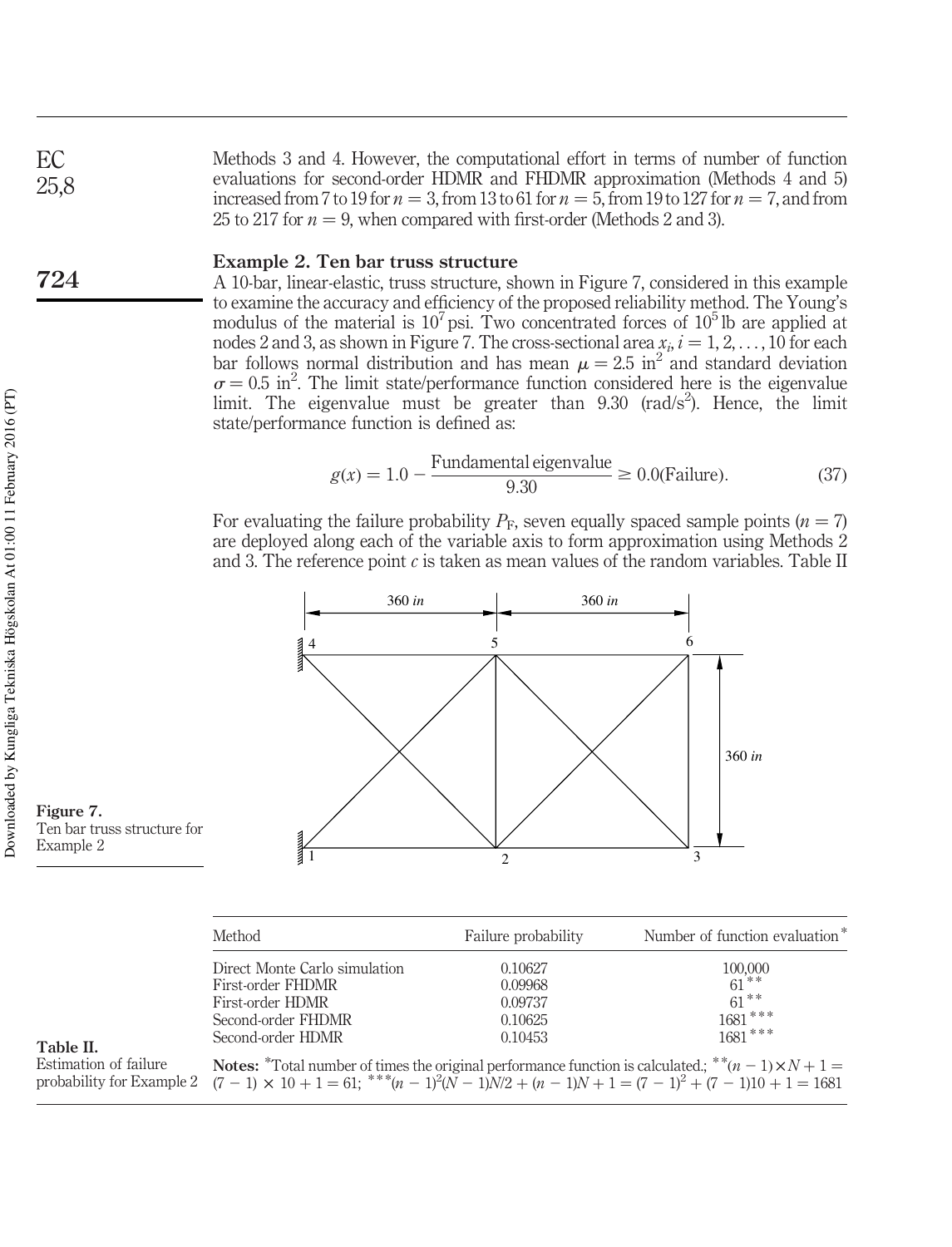compares the results obtained by Method 2, Method 3, and direct MCS. A sampling size  $N_{\rm S} = 10^5$  is considered in direct MCS to estimate the failure probability  $P_{\rm F}$ . The COV of  $P_F$  corresponding to this sampling size is 0.0025 (computed using equation (35)). Table II also contains the computational effort in terms of number of function evaluations, associated with each of the methods. Compared with the failure probability obtained using direct MCS ( $P_F = 0.10627$ ), Methods 2 and 3 underestimates the failure probability by 6.20 percent ( $P_F = 0.09968$ ) and 8.37 percent ( $P_F = 0.09737$ ), respectively. However, Methods 2 and 3 need only 61 function evaluations, while direct MCS requires 10<sup>5</sup> number of original function evaluations, respectively. In an effort to reduce the approximation error further, second-order HDMR and FHDMR approximation is adopted in evaluating the failure probability  $P_F$  using the present method. In this case, approximation is constructed using a regular grid formed with seven equally spaced sample points  $(n = 7)$  along each of the variable axis. The reference point *c* is taken as mean values of the random variables. Table II also shows the failure probability  $P_F$ -value obtained using second-order FHDMR (Method 4)  $(P_F = 0.10625)$  and second-order HDMR  $(P_F = 0.10453)$  (Method 5) approximation and the associated computational effort. Methods 4 and 5 resulted in significant reduction in error of the estimated failure probability from  $-6.20$  to  $-0.02$  percent and  $-8.37$  to  $-1.64$  percent, respectively, with an increase in the number of function evaluations from 61 to 1681, as compared with Methods 2 and 3.

The effect of number of sample points used for first- and second-order HDMR and FHDMR approximation on the reliability estimation is examined by carrying a similar analysis varying *n* form 3 to 9. Figure 8 (a) and (b) presents, respectively, the variation of the reliability index  $P_F$  and the estimated failure probability  $P_F$  with respect to number of sample points. Using Method 2,  $P_F$  ranges from 0.14656 ( $+$ 37.91 percent) (at  $n = 3$ ) to  $0.09954$  ( $-6.33$  percent) (at  $n = 9$ ), whereas  $P_F$  ranges from 0.14971 (+40.88 percent) (at  $n = 3$ ) to 0.09719 ( $- 8.54$  percent) (at  $n = 9$ ) using Method 3. Similarly, using Method 4,  $P_F$  ranges from 0.09954 (-6.33 percent) (at  $n = 3$ ) to 0.10625 (-0.02 percent) (at  $n = 9$ ), whereas  $P_F$  ranges from 0.09863 (-7.19 percent) (at  $n = 3$ ) to 0.0284 (-0.56 percent) (at  $n = 9$ ) using Method 5. Compared with direct MCS, error in the estimated failure probability using different methods is tabulated in Table III. It can be noticed that, Method 2 resulted in reduction of approximation error of the estimated failure probability from  $-40.88$  to  $+37.91$  percent for  $n = 3$ , from  $-5.81$  to  $-3.86$  percent for  $n = 5$ , from  $-8.37$  to  $-6.20$  percent for  $n = 7$ , and from  $-8.54$  to  $-6.33$  percent for  $n = 9$  compared with Method 3. Similarly, compared with Method 3, Method 4 resulted in drastic reduction of approximation error of the estimated failure probability from  $-40.88$  to  $-6.33$  percent for  $n = 3$ , from  $-5.81$  to  $-1.90$  percent for  $n = 5$ , from  $-8.37$ to  $-0.02$  percent for  $n = 7$ , and from  $-8.54$  to  $-0.02$  percent for  $n = 9$ . Compared with Method 3, Method 5 also resulted in drastic reduction of approximation error of the estimated failure probability from  $+40.88$  to  $-7.19$  percent for  $n = 3$ , from  $-5.81$  to  $-4.74$  percent for  $n = 5$ , from  $-8.37$  to  $-1.64$  percent for  $n = 7$ , and from  $-8.54$  to  $-0.56$  percent for  $n = 9$ . This is attributed mainly to consideration of the cooperative effects in Method 5 for approximation. However, the computational effort in terms of number of function evaluations for second-order HDMR and FHDMR approximation (Methods 4 and 5) increased from 21 to 201 for  $n = 3$ , from 41 to 761 for  $n = 5$ , from 61 to 1681 for  $n = 7$ , and from 81 to 2961 for  $n = 9$ , when compared with first-order HDMR and FHDMR approximation (Methods 2 and 3).

Structural reliability analysis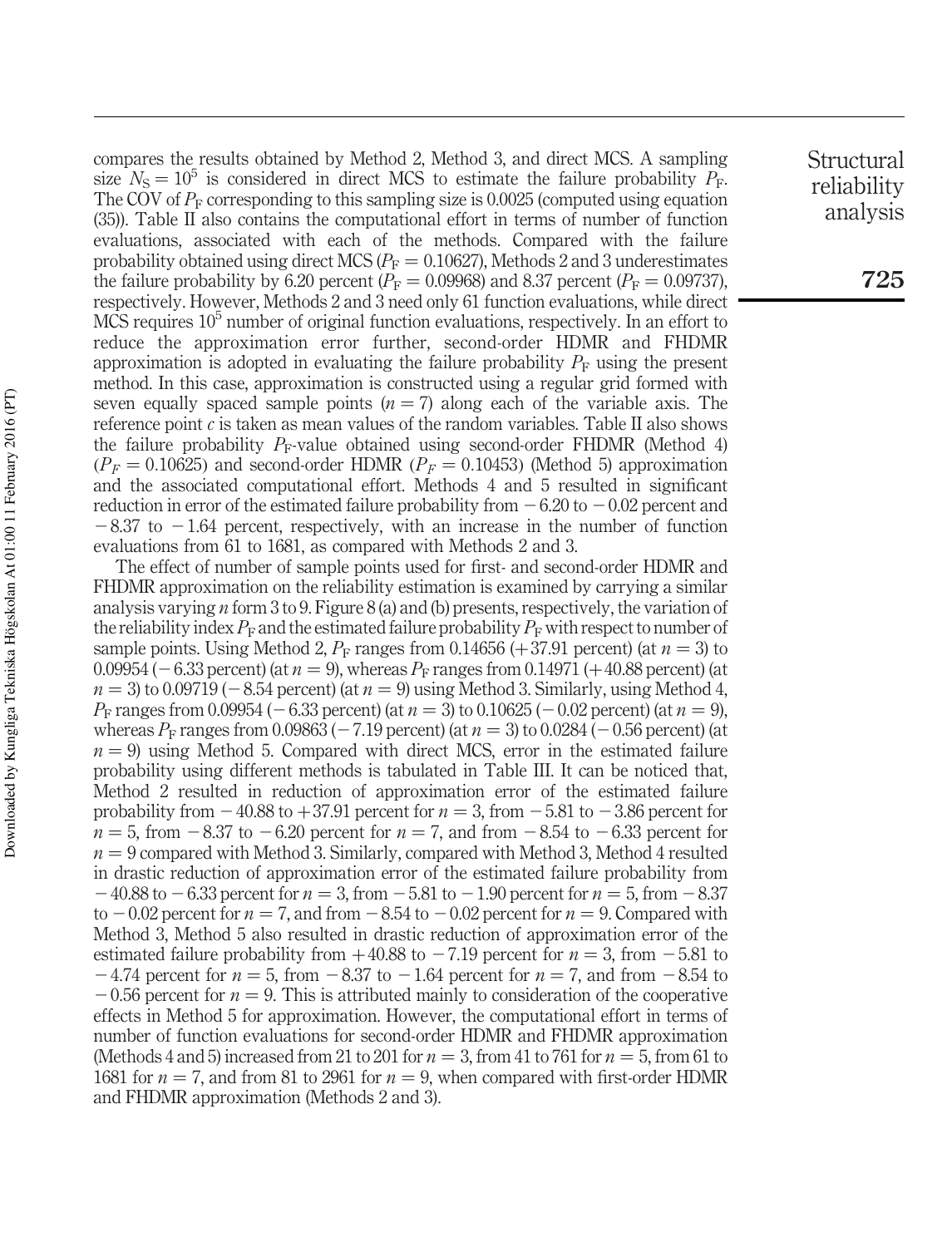

| Downloa | (a) indicating index, $\mu$ ,<br>(b) probability of failure, $P_F$ |                  |
|---------|--------------------------------------------------------------------|------------------|
|         |                                                                    | Method (percent) |

|                                                                               |                                                                                  | Number of sample points $(n)$              |                                          |                                          |                                          |
|-------------------------------------------------------------------------------|----------------------------------------------------------------------------------|--------------------------------------------|------------------------------------------|------------------------------------------|------------------------------------------|
|                                                                               | Method (percent)                                                                 |                                            |                                          |                                          |                                          |
| Table III.<br>Estimation of error using<br>different methods for<br>Example 2 | First-order FHDMR<br>First-order HDMR<br>Second-order FHDMR<br>Second-order HDMR | $+37.91$<br>$-40.88$<br>$-6.33$<br>$-7.19$ | $-3.86$<br>$-5.81$<br>$-1.90$<br>$-4.74$ | $-6.20$<br>$-8.37$<br>$-0.02$<br>$-1.64$ | $-6.33$<br>$-8.54$<br>$-0.02$<br>$-0.56$ |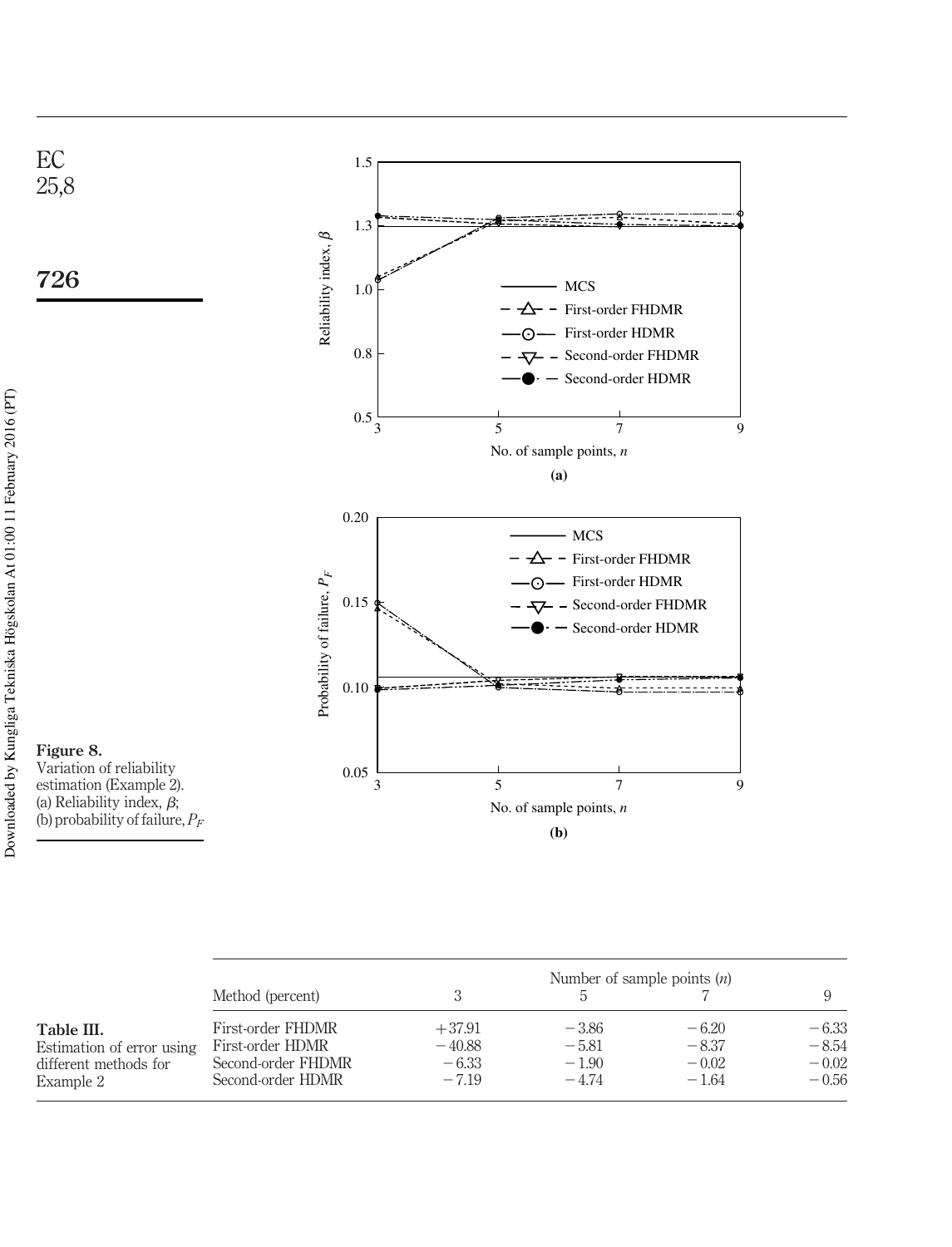#### Example 3. Soil settlement problem

This is a practical engineering example studied earlier by Ang and Tang (1975) and Shan and Wang (2006). The settlement of a point *A* in Figure 9 caused by the construction of a structure can be shown to be primarily caused by the consolidation of the clay layer. Suppose the contribution of settlement due to secondary consolidation is negligible. For normally loaded clay, the settlement *S* is given by:

$$
S = \frac{C_{\rm c}}{1 + e_0} H \log \frac{p_0 + \Delta p}{p_0},
$$
\n(38)

where  $C_c$   $C_c$  is the compression index of the clay;  $e_0$  is the void ratio of the clay layer before loading;  $H$  is the thickness of the clay layer;  $p_0$  is the original effective pressure at point *B* (mid height of the clay layer) before loading; and  $\Delta p$  is the increase in pressure at point *B* caused by the construction of the structure; "log" denotes logarithm to the base 10. Because of the non-uniform thickness and lack of homogeneity of the clay layer, the settlement predicted by the empirical formula could be subject to uncertainty in predicted settlement.

Suppose satisfactory performance requires that the settlement be less than 2.5 in. The statistical properties of the random variables are presented in Table IV. Determine the probability of excessive settlement at point *B* in Figure 9. The limit state/performance function is defined as:

$$
g(x) = 2.5 - \frac{C_c}{1 + e_0} H \log \frac{p_0 + \Delta p}{p_0}.
$$
 (39)

For evaluating the failure probability  $P_F$ , five equally spaced sample points ( $n = 5$ ) are deployed along each of the variable axis to form approximation using Methods 2 and 3.

> Figure 9. Soil profile for Example 3

| Random variable     | Mean               | COV          | Distribution type    |                                       |
|---------------------|--------------------|--------------|----------------------|---------------------------------------|
| $C_{c}$             | 0.396<br>1.190     | 0.25<br>0.15 | Gaussian<br>Gaussian | Table IV.                             |
| $e_0$<br>Н          | 168 in             | 0.05         | Gaussian             | Statistical properties of             |
| $p_0$<br>$\Delta p$ | $3.72$ ksf<br>0.50 | 0.05<br>0.20 | Gaussian<br>Gaussian | the random variables for<br>Example 3 |

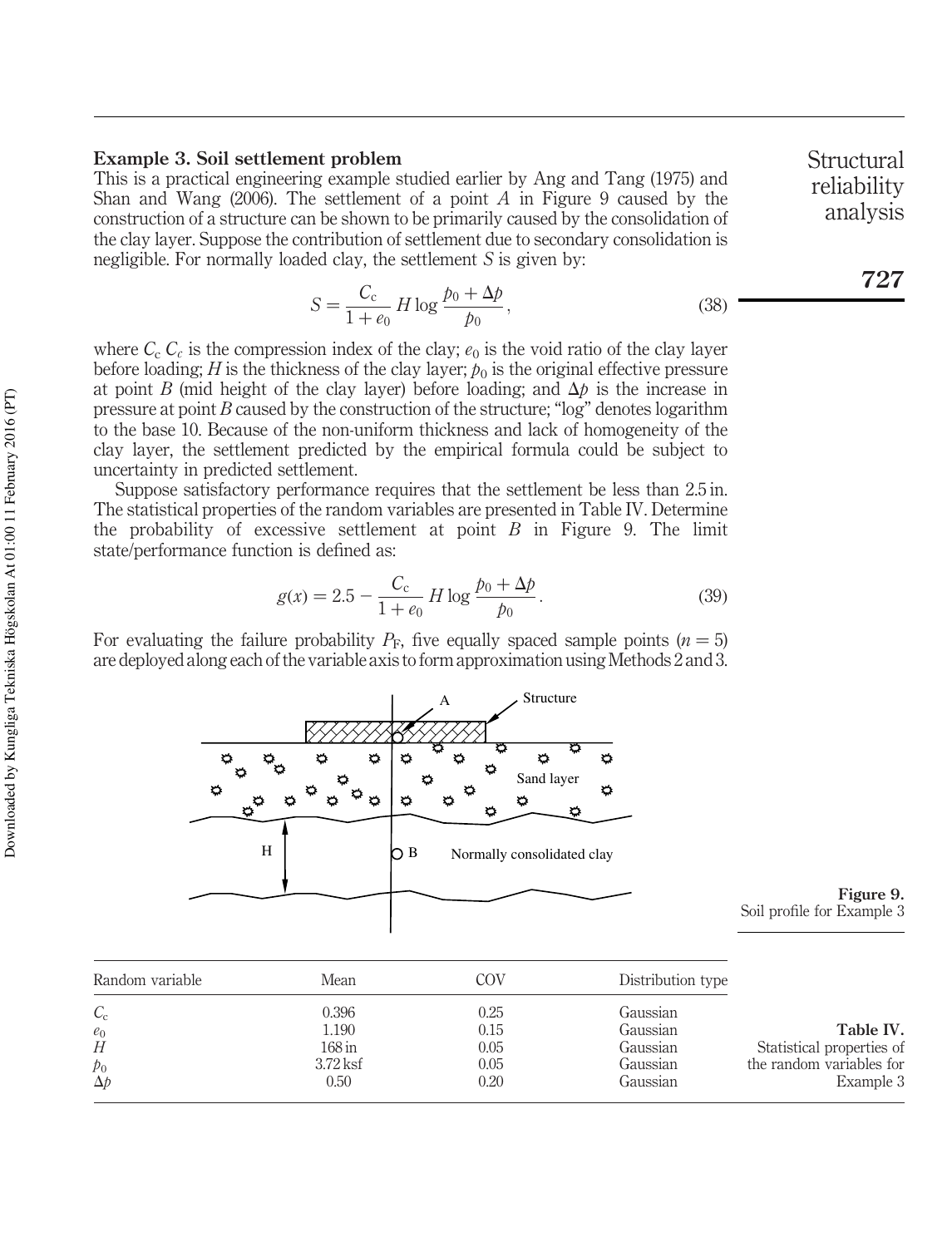The reference point  $c$  is taken as mean values of the random variables. Table V compares the results obtained by Method 2, Method 3, and direct MCS. A sampling size  $N_{\rm S} = 10_6$  is considered in direct MCS to estimate the failure probability  $P_F$ . The COV of  $P_F$ corresponding to this sampling size is 0.003 (computed using equation (35)). Table V also contains the computational effort in terms of number of function evaluations, associated with each of the methods. Compared with the failure probability obtained using direct MCS ( $P_F = 0.08096$ ), Methods 2 and 3 underestimates the failure probability by 0.41 percent ( $P_F = 0.08063$ ) and 18.16 percent ( $P_F = 0.06625$ ), respectively. However, Methods 2 and 3 need only 21 function evaluations, respectively, while direct MCS requires  $10^{\circ}$ number of original function evaluations. In addition Table V shows the number of function evaluations and the failure probability estimate reported by Shan and Wang (2006) using failure surface frontier.

In an effort to reduce the approximation error further, second-order HDMR and FHDMR is used in evaluating the failure probability  $P<sub>F</sub>$ . In this case, approximation of the limit state/performance function is constructed using a regular grid formed with five equally spaced sample points  $(n = 5)$  along each of the variable axis. The reference point  $c$  is taken as mean values of the random variables. Table V also presents the failure probability  $P_F$ -value obtained using second-order FHDMR (Method 4)  $(P_F = 0.08072)$  and second-order HDMR  $(P_F = 0.08013)$  (Method 5) approximation and the associated computational effort. Methods 4 and 5 resulted in significant reduction in error of the estimated failure probability from  $-0.41$  to  $-0.29$  percent and  $-18.16$  to  $-1.03$  percent, respectively, with an increasing function evaluation from 21 to 181, as compared with Methods 2 and 3.

The effect of number of sample points used for first- and second-order HDMR and FHDMR approximation on the reliability estimation is examined by carrying a similar analysis varying *n* form 3 to 9. Figure 10 (a) and (b) presents, respectively, the variation of the reliability index  $\beta$  and the estimated failure probability  $P_F$  with respect to number of sample points. In Method 2,  $P_F$  ranges from 0.06612 (-18.33 percent) (at  $n = 3$ ) to 0.08167 (+0.88 percent) (at  $n = 9$ ), whereas  $P_F$  ranges from 0.05059 (-37.51 percent) (at  $n = 3$ ) to 0.06742 (-16.72 percent) (at  $n = 9$ ) using Method 3. Similarly, using Method 4,  $P_F$  ranges from 0.08001 ( $-1.17$  percent) (at  $n = 3$ ) to 0.08091 ( $-0.06$  percent)  $(\text{at } n = 9)$ , whereas  $P_F$  ranges from 0.07852 (-3.01 percent) (at  $n = 3$ ) to 0.08081 (-0.18) percent) (at  $n = 9$ ) using Method 5. Compared with direct MCS, error in the estimated failure probability using different methods is tabulated in Table VI. Method 2 resulted in reduction of approximation error of the estimated failure probability from

| Method                                         |         | Failure probability Number of function evaluation <sup>*</sup> |
|------------------------------------------------|---------|----------------------------------------------------------------|
| Direct Monte Carlo simulation                  | 0.08096 | 100,000                                                        |
| Failure surface frontier (Shan and Wang, 2006) | 0.09020 | 2213                                                           |
| First-order FHDMR                              | 0.08063 | $21**$                                                         |
| First-order HDMR                               | 0.06625 | $21***$                                                        |
| Second-order FHDMR                             | 0.08072 | $181***$                                                       |
| Second-order HDMR                              | 0.08013 | $181***$                                                       |

 $X N + 1 = (5 - 1) X 5 +$  $(N-1)N/2 + (n-1)N + 1 = (5-1)^2$ :ا probability for Example 3  $/2 + (5 - 1)5 + 1 = 181$ Table V. Estimation of failure

EC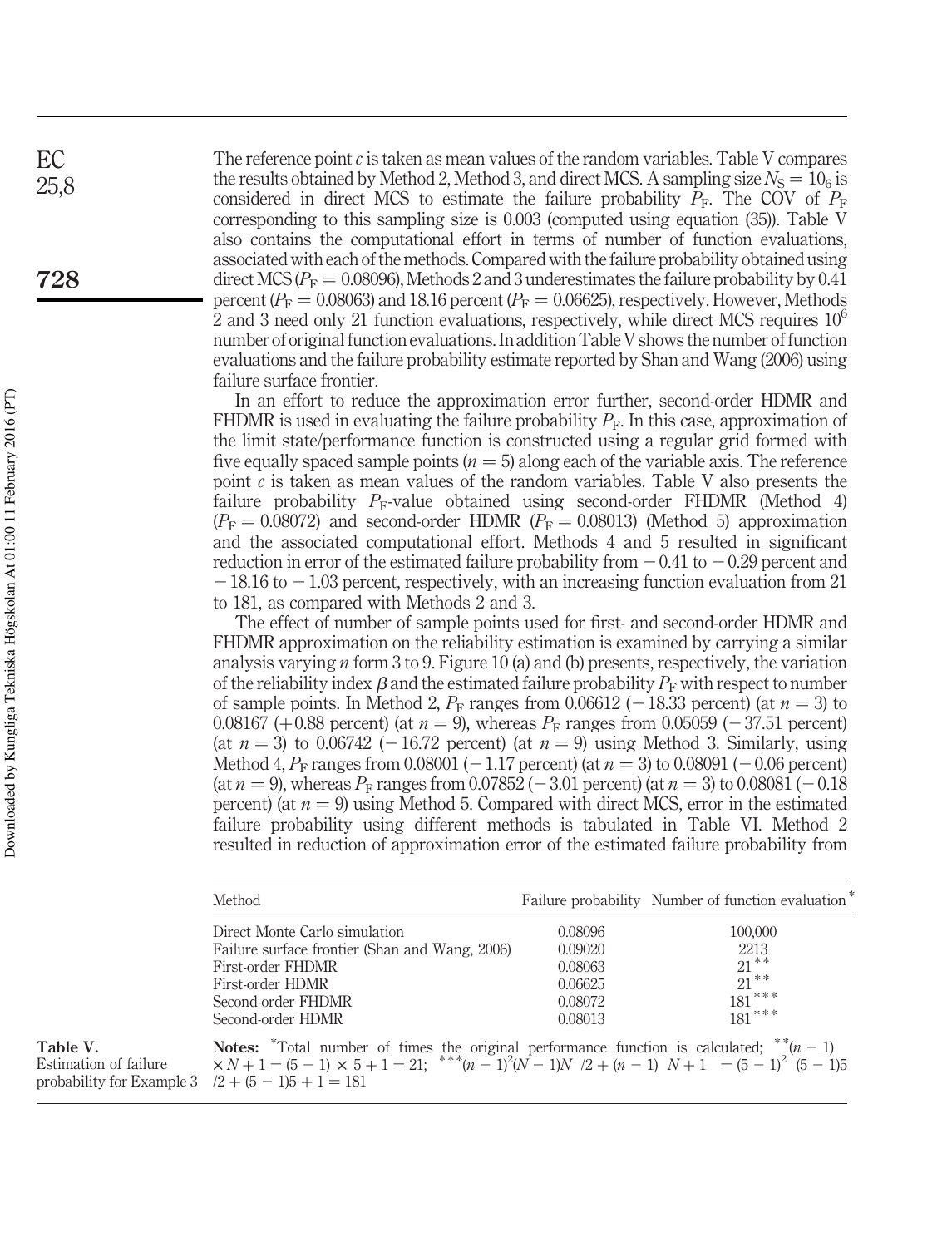

 $-37.51$  to  $-18.33$  percent for  $n = 3$ , from  $-18.16$  to  $-0.41$  percent for  $n = 5$ , from  $-16.78$  to  $+0.82$  percent for  $n = 7$ , and from  $-16.72$  to  $+0.88$  percent for  $n = 9$ compared with Method 3. Similar trend is found by comparing the results obtained using Methods 2 and 4, by comparing the results obtained using Methods 3 and 4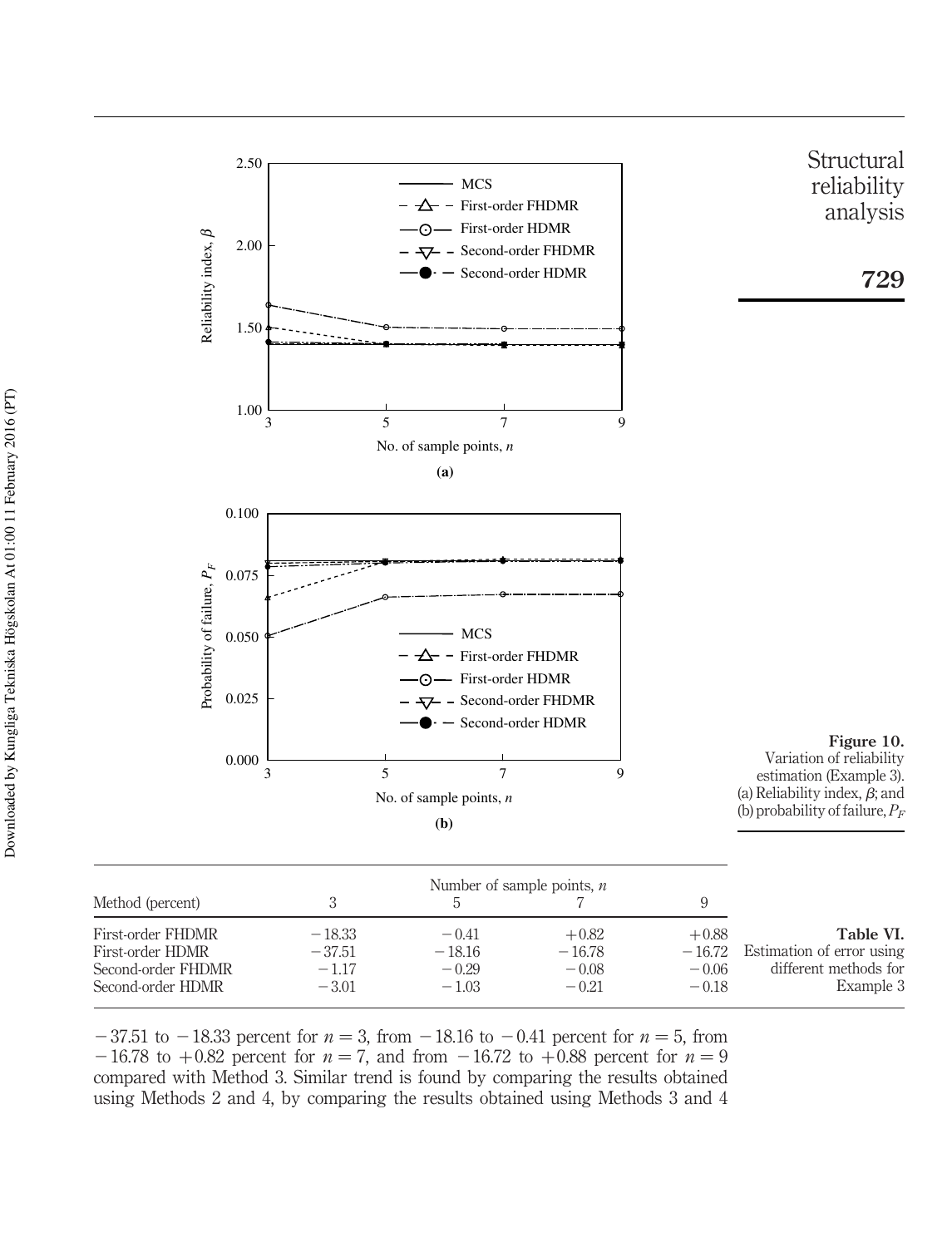and by comparing the results obtained using Methods 3 and 5. However, the computational effort in terms of number of function evaluations for second-order HDMR and FHDMR approximation (Methods 4 and 5) increased from 11 to 51 for  $n=3$ , from 21 to 181 for  $n = 5$ , from 31 to 391 for  $n = 7$ , and from 41 to 681 for  $n = 9$ , when compared with first-order HDMR and FHDMR approximation (Methods 2 and 3).

## Example 4. Burst margin of rotating disk

Consider an annular disk (Rahman and Wei, 2006) of inner radius  $R_i$ , outer radius  $R_0$ , shown in Figure 11. The disk is subject to an angular velocity  $\omega$  about an axis perpendicular to its plane at the center. The ultimate strength material is  $S_u$  and material utilization factor is  $\alpha_{\rm m}$ . The burst margin is the safety margin before an overstress condition occurs due to the stress on the part being too large for the material to withstand. The satisfactory performance of the disk is defined when the burst margin  $M_{\rm b}$ , exceeds the threshold value of 0.37473:

$$
M_{\rm b} = \sqrt{\frac{\alpha_{\rm m} S_{\rm u}}{\left(\frac{\rho(\frac{2\omega\sigma}{\omega})^2 \left(R_o^3 - R_i^3\right)}{3(385.82)(R_o - R_i)}\right)}}.
$$
(40)

Therefore, the limit state/performance function can be defined as:

$$
g(x) = M_b(\alpha_m, S_u, \rho, \omega, R_0, R_i) - 0.37473.
$$
 (41)

The statistical properties of the random variables are listed in Table VII. For evaluating the failure probability  $P_F$ , nine equally spaced sample points ( $n = 9$ ) are deployed along each of the variable axis to form first-order HDMR/FHDMR approximation.



Figure 11. Rotating disk for Example 4

| Uniform $**$<br>Gaussian<br>Weibull <sup>*</sup><br>Gaussian<br>Gaussian<br>Distribution<br>Table VII.<br>$2.20 \times 10^{5}$<br>$2.10 \times 10^{4}$<br>0.29<br>0.9378<br>24<br>Mean<br>Statistical properties of<br>$5.0 \times 10^{3}$<br>$1.0 \times 10^{3}$<br>Standard deviation<br>0.00577<br>0.04655<br>0.50<br>the random variables of<br><b>Notes:</b> "Scale parameter = 25.508; shape parameter = $0.958$ ; ""Uniformly distributed over $(0.28 - 0.3)$ "<br>rotating disk | Gaussian<br>8<br>0.30 |
|-----------------------------------------------------------------------------------------------------------------------------------------------------------------------------------------------------------------------------------------------------------------------------------------------------------------------------------------------------------------------------------------------------------------------------------------------------------------------------------------|-----------------------|

EC 25,8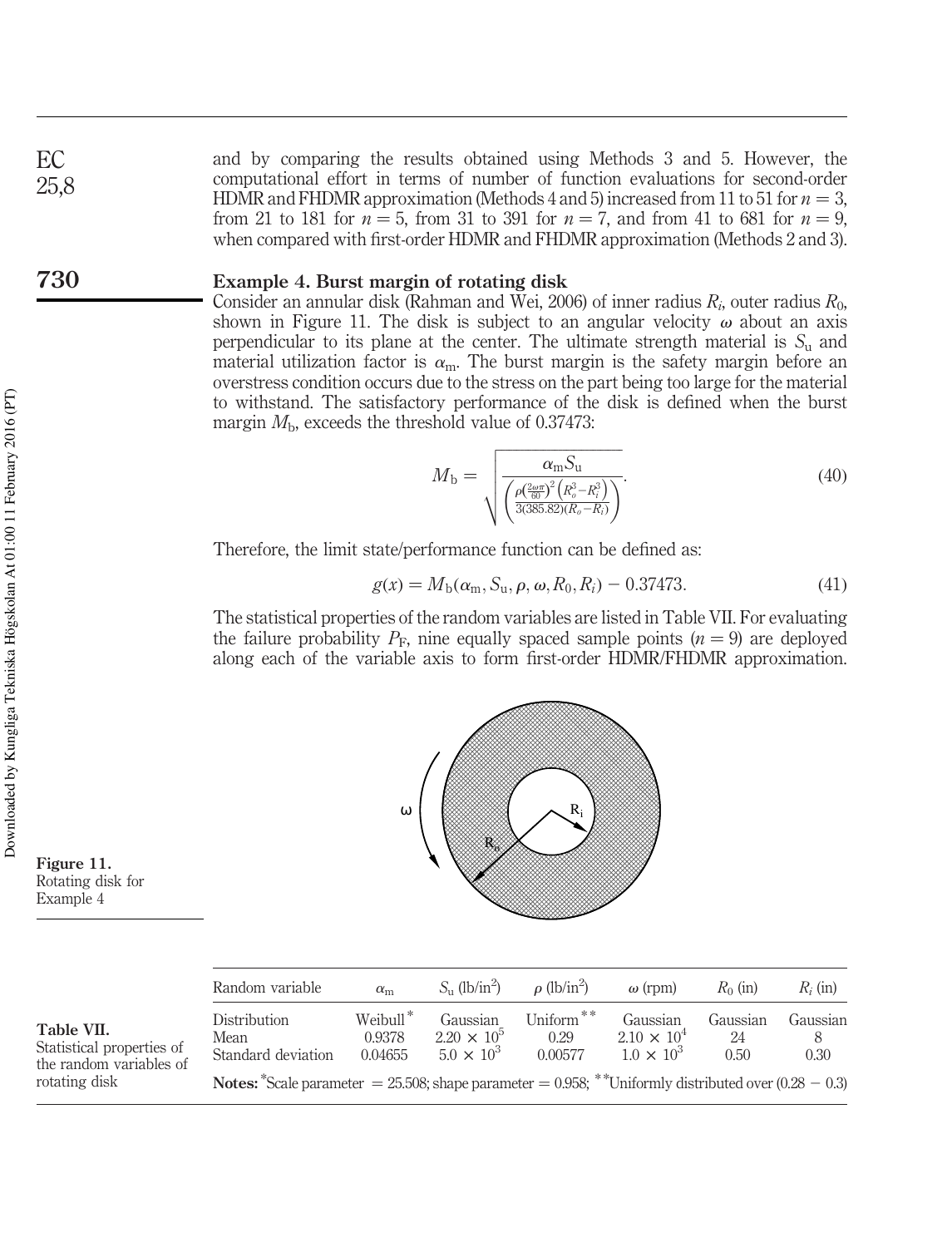The reference point *c* is taken as mean values of the random variables. Table VIII compares the results obtained by Method 2, Method 3, and direct MCS. A sampling size  $N_{\rm S} = 10^6$  is considered in direct MCS to estimate the failure probability  $P_{\rm F}$ . The COV of *P*<sup>F</sup> corresponding to this sampling size is 0.031 (computed using equation (35)). Table VIII also contains the computational effort in terms of number of function evaluations, associated with each of the methods. Compared with the failure probability obtained using direct MCS ( $P_F = 0.00101$ ), Methods 2 and 3 overestimate the failure probability by 0.99 percent ( $P_F = 0.00102$ ) and 59.41 percent ( $P_F = 0.00161$ ), respectively. However, Methods 2 and 3 need only 49 function evaluations, while direct MCS requires 10<sup>6</sup> number of original function evaluations, respectively. In an effort to reduce the approximation error further, the failure probability  $P_F$  is estimated using second-order FHDMR and HDMR approximation. In this case second-order approximation of the function defined in equation (41) is constructed using a regular grid formed with nine equally spaced sample points  $(n = 9)$  along each of the variable axis. The reference point  $c$  is taken as mean values of the random variables. Table VIII also shows the failure probability  $P_F$ -value obtained with the present method using second-order FHDMR (Method 4)  $(P_F = 0.00101)$  and second-order HDMR  $(P_F = 0.00102)$  (Method 5) approximation and the associated computational effort. Method 4 estimates the exact failure probability, while using Method 5 resulted in significant reduction in error of the estimated failure probability from  $+59.41$  percent to  $+0.99$  percent with an increasing function evaluation from 49 to 1009, as compared with Method 3. In addition Table V shows the number of function evaluations and the failure probability estimate reported by Rahman and Wei (2006) using MPP(based univariate method.

The effect of number of sample points used for first- and second-order HDMR and FHDMR approximation on the reliability estimation is examined by carrying a similar analysis varying *n* form 3 to 11. Figure 12 (a) and (b) presents, respectively, the variation of the reliability index  $\beta$  and the estimated failure probability  $P_F$  with respect to number of sample points. Using Method 2,  $P_F$  ranges from 0.03148 (+3.016  $\times$  10<sup>3</sup> percent) (at  $n = 3$ ) to 0.00096 (-4.95 percent) (at  $n = 11$ ), whereas  $P_F$  ranges from 0.03165  $(+3.034 \times 10^3$  percent) (at  $n = 3$ ) to 0.00155  $(+53.46$  percent) (at  $n = 11$ ) using Method 3. Similarly, using Method 4,  $P_F$  ranges from 0.00148 ( $+$ 46.53 percent) (at  $n = 3$ ) to 0.00100 (-0.99 percent) (at  $n = 11$ ), whereas  $P_F$  ranges from 0.00151 (+49.51) percent) (at  $n = 3$ ) to 0.00102 (+0.99 percent) (at  $n = 11$ ) using Method 5.

| Method                                                                                                          | Failure probability | Number of function<br>evaluation <sup>*</sup> |
|-----------------------------------------------------------------------------------------------------------------|---------------------|-----------------------------------------------|
| Direct Monte Carlo simulation                                                                                   | 0.00101             | 1,000,000                                     |
| MPP(based univariate method (Rahman and Wei, 2006)                                                              | 0.00101             | 167                                           |
| First-order FHDMR                                                                                               | 0.00102             | $49***$                                       |
| First-order HDMR                                                                                                | 0.00161             | $49***$                                       |
| Second-order FHDMR                                                                                              | 0.00101             | $1009***$                                     |
| Second-order HDMR                                                                                               | 0.00102             | $1009***$                                     |
| Notes: "Total number of times the original performance function is calculated;                                  |                     |                                               |
| **(n - 1) $\times N + 1 = (9 - 1) \times 6 + 1 = 49$ ; ***(n - 1) <sup>2</sup> $(N - 1)N$ $/2 + (n - 1)N + 1 =$ |                     |                                               |

 $(9-1)^2(6-1)6/2 + (9-1)6 + 1 = 1009$ 

Table VIII. Estimation of failure probability for Example 4

731

**Structural** reliability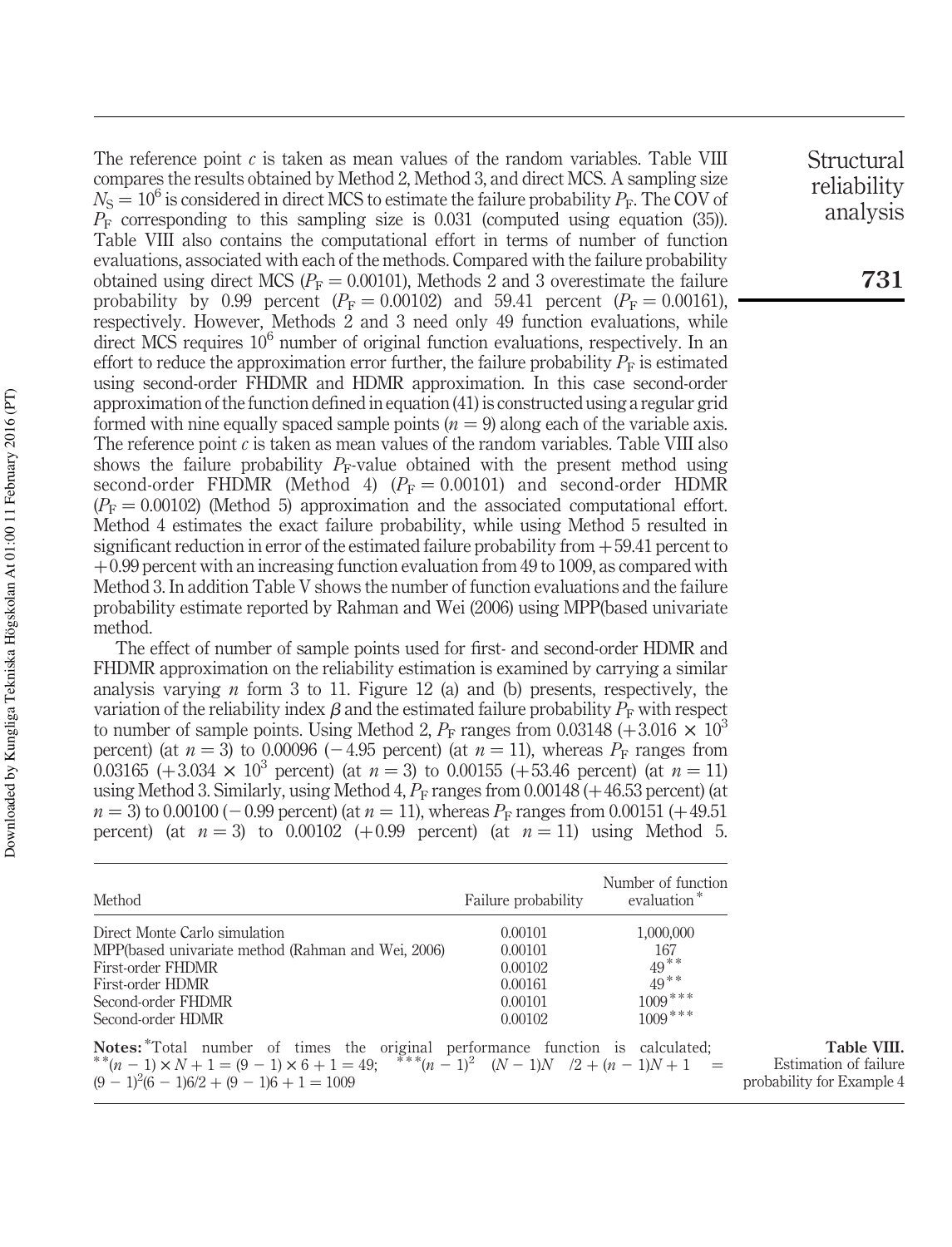

**(b)**

Compared with direct MCS, error in the estimated failure probability using different methods is tabulated in Table IX. It can be observed from Table IX that, Method 2 resulted in reduction of approximation error of the estimated failure probability from +3.034  $\times$  10<sup>3</sup> percent to +3.016  $\times$  10<sup>3</sup> percent for *n* = 3, from +461.38 percent to  $+422.77$  percent for  $n = 5$ , from  $+109.90$  percent to  $+54.46$  percent for  $n = 7$ ,

|                           | Method                       |                       |           | Number of sample points, $n$ |          |          |
|---------------------------|------------------------------|-----------------------|-----------|------------------------------|----------|----------|
| Table IX.                 | First-order FHDMR (percent)  | $+3.02 \times 10^{3}$ | $+422.77$ | $+54.46$                     | $+0.99$  | $-4.95$  |
| Estimation of error using | First-order HDMR (percent)   | $+3.03 \times 10^{3}$ | $+461.38$ | $+109.90$                    | $+59.41$ | $+53.46$ |
| different methods for     | Second-order FHDMR (percent) | $+46.53$              | $+0.99$   | 0.00                         | 0.00     | $+0.99$  |
| Example 4                 | Second-order HDMR (percent)  | $+49.51$              | $+7.92$   | $+2.97$                      | $+0.99$  | $+0.99$  |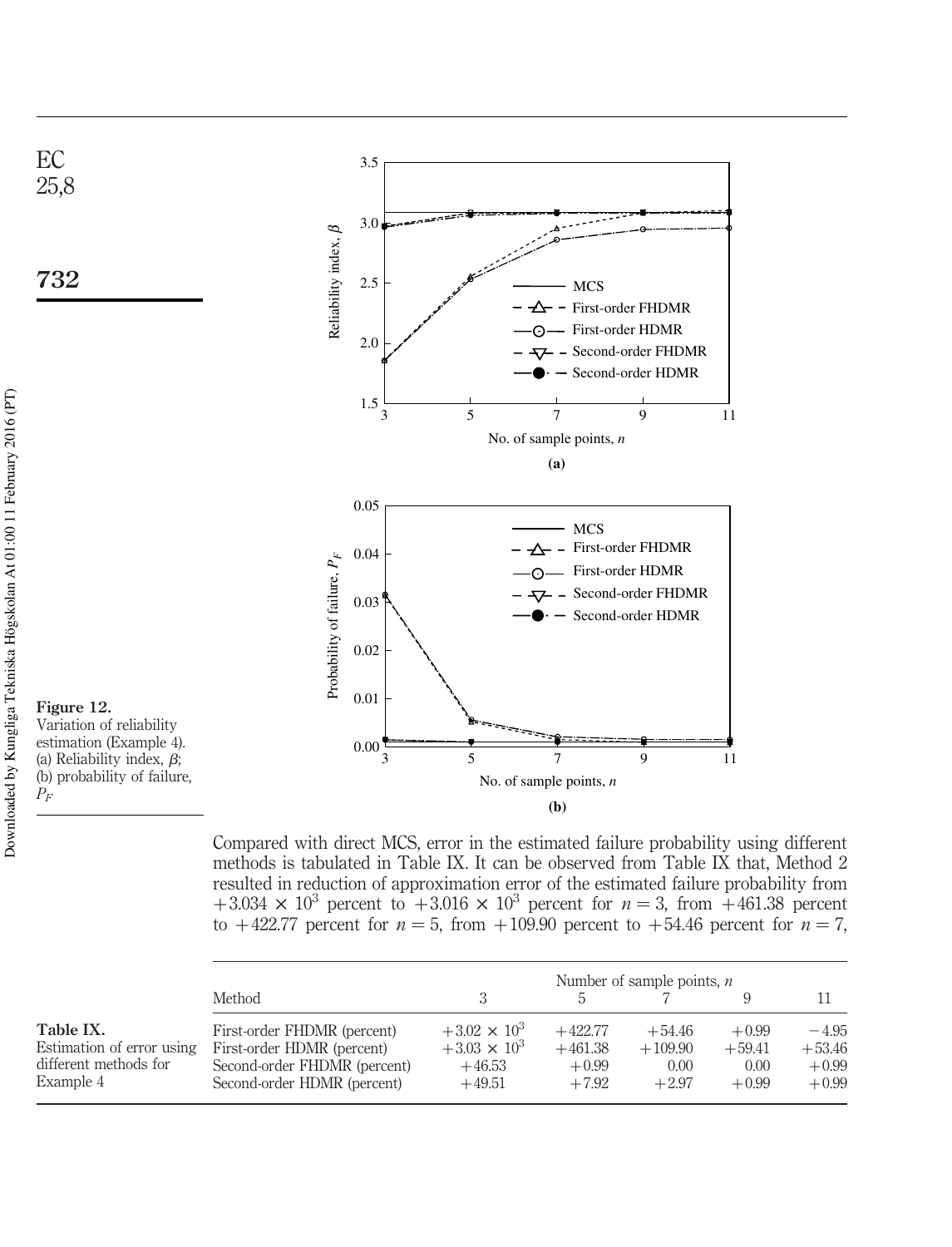from  $+59.41$  percent to  $+0.99$  percent for  $n = 9$ , and from  $+53.46$  to  $-4.95$  percent for  $n = 11$  compared with Method 3. Similarly, compared with Method 2, Method 4 resulted in drastic reduction of approximation error of the estimated failure probability from  $+3.016 \times 10^3$  percent to  $+46.53$  percent for  $n = 3$ , from  $+422.77$  to  $+0.99$ percent for  $n = 5$ , from  $+54.46$  to 0.00 percent for  $n = 7$ , from  $+0.99$  to 0.00 percent for  $n = 9$ , and from  $-4.95$  to  $-0.99$  percent for  $n = 11$ . Similar trend is observed by comparing the results obtained using Methods 3 and 4, by comparing the results obtained using Methods 3 and 5 and by comparing the results obtained using Methods 4 and 5. However, the computational effort in terms of number of function evaluations for second-order HDMR and FHDMR approximation (Methods 4 and 5) increased from 13 to 73 for  $n = 3$ , from 25 to 265 for  $n = 5$ , from 37 to 577 for  $n = 7$ , from 49 to 1009 for  $n = 9$ , and from 61 to 1561 for  $n = 9$  when compared with first-order HDMR and FHDMR approximation (Methods 2 and 3).

# Example 5. Fatigue crack growth of edge cracked plate

In this example, fatigue crack growth of an edge crack plate studied by Harkness *et al.* (1992), is considered. The objective of this example is to illustrate the effectiveness of the proposed method in solving fatigue reliability. Our analysis examines the uncertainty in fatigue life through characterization of the uncertainties in the parameters governing fatigue life and modeling crack growth.

*Problem definition and input*. Fatigue crack growth was modeled by the Paris law (Paris and Erdogan, 1963) in plane strain. According to this method, fatigue crack-initiation life  $N_F$  is defined as:

$$
N_{\rm F} \int_{a_{\rm i}}^{a_{\rm f}} \frac{\mathrm{d}a}{D(\Delta K_{\rm eq})^{\eta}},\tag{42}
$$

where  $a_i$  is the initial crack length and  $a_f$  is the crack length at failure; *D*,  $\eta$  are the material parameters;  $\Delta K_{\rm eq}$  is the equivalent mode I stress intensity factor,  $K_{\rm L}$  at peak loading. According to Paris law crack growth occurs in the direction of maximum hoop stress and crack growth direction,  $\theta$ , measured from the crack tip tangent, satisfies:

$$
\sin \theta \Delta K_I + (3\cos \theta - 1)\Delta K_{II} = 0,\tag{43}
$$

and  $\Delta K_{\text{eq}}$  is:

$$
\Delta K_{\text{eq}} = \cos^2(\theta/2) [\cos(\theta/2)\Delta K_I - 3\sin(\theta/2)K_{II}],\tag{44}
$$

Failure is defined as the fatigue life  $N_{\rm F}$ , is less than the design threshold value,  $N_{\rm L}$  The design threshold value is based on target reliability and therefore, can be controlled. It can be observed from equation (42) that fatigue life expression involves several uncertain variables, making the fatigue life uncertain. The limit state/performance function can be expressed as:

$$
g(x) = N_{\mathcal{F}}(x) - N_I.
$$
\n<sup>(45)</sup>

Since negative and very small positive values of growth parameters  $D$  and  $\eta$  are unrealistic, therefore, shifted log-normal distributions are assigned to both parameters. The statistical parameters and the marginal densities of the random variables are presented in Table X. For evaluating the failure probability  $P_F$ , seven equally spaced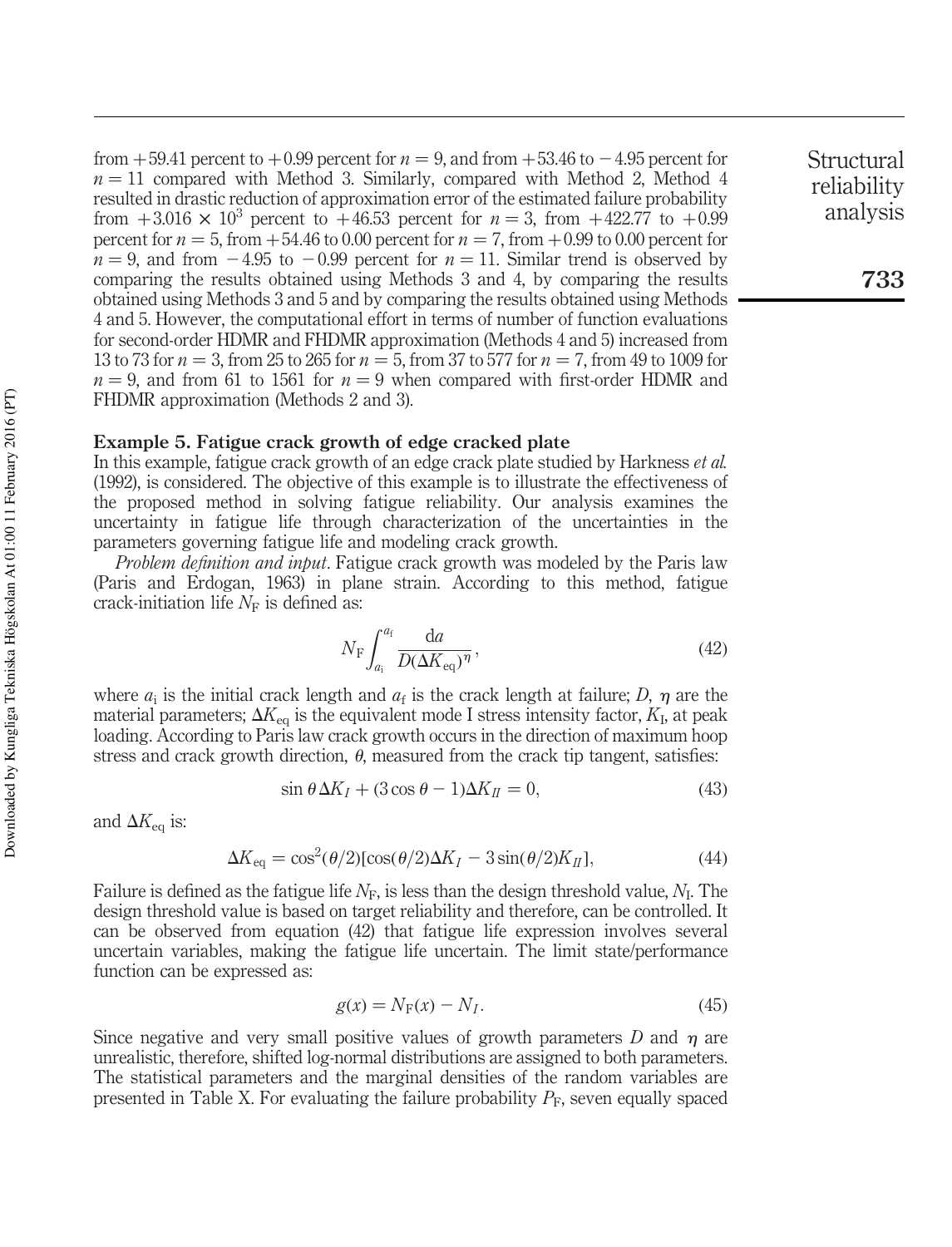sample points  $(n = 7)$  are deployed along each of the variable axis to form first-order approximation of the function in equation (45). The reference point is taken as the mean values of the random variables. Figure 13 compares the variation of failure probability with design threshold value obtained by different methods. It can be observed that, Method 2 provides significant accuracy to the failure probability estimation, when compared with direct MCS results, while using Method 3 large amount of error is accumulated in the predicted result. Accumulation of the large amount of error using Method 3 can be attributed to neglecting the higher order cooperative effects in Method 3 and multiplicative nature of the limit state/performance function. However, both Methods 2 and 3 needs only 37 function evaluations, while direct MCS requires  $10^5 - 10^9$  number of original function evaluations, respectively, for different design threshold values.

Seven equally spaced sample points  $(n = 7)$  along each of the variable axis is selected to form a regular grid, for second-order approximation using Methods 4 and 5. The reference point is taken as the mean values of the random variables. Figure 13 also presents the variation of the failure probability  $P_F$  with design threshold value using

| Random variable    | Mean                                                                                 | Cov   | Distribution type    |
|--------------------|--------------------------------------------------------------------------------------|-------|----------------------|
|                    | $6.8 \times 10^{-12}$                                                                | 0.05  | Lognormal            |
| $\boldsymbol{n}$   | 3.60                                                                                 | 0.01  | Lognormal            |
| $\sigma_{\rm max}$ | 75                                                                                   | 0.03  | Gaussian             |
| $\sigma_{\min}$    | 25                                                                                   | 0.03  | Gaussian             |
| $a_i$              | $3.1 \times 10^{-4}$                                                                 | 0.186 | Uniform <sup>*</sup> |
| $K_{\rm IC}$       | 165                                                                                  | 0.015 | Lognormal            |
|                    | <b>Note:</b> *Uniformly distributed over $(2.1 \times 10^{-4} - 4.1 \times 10^{-4})$ |       |                      |



Table X. Statistical properties of the random variables for Example 5





EC 25,8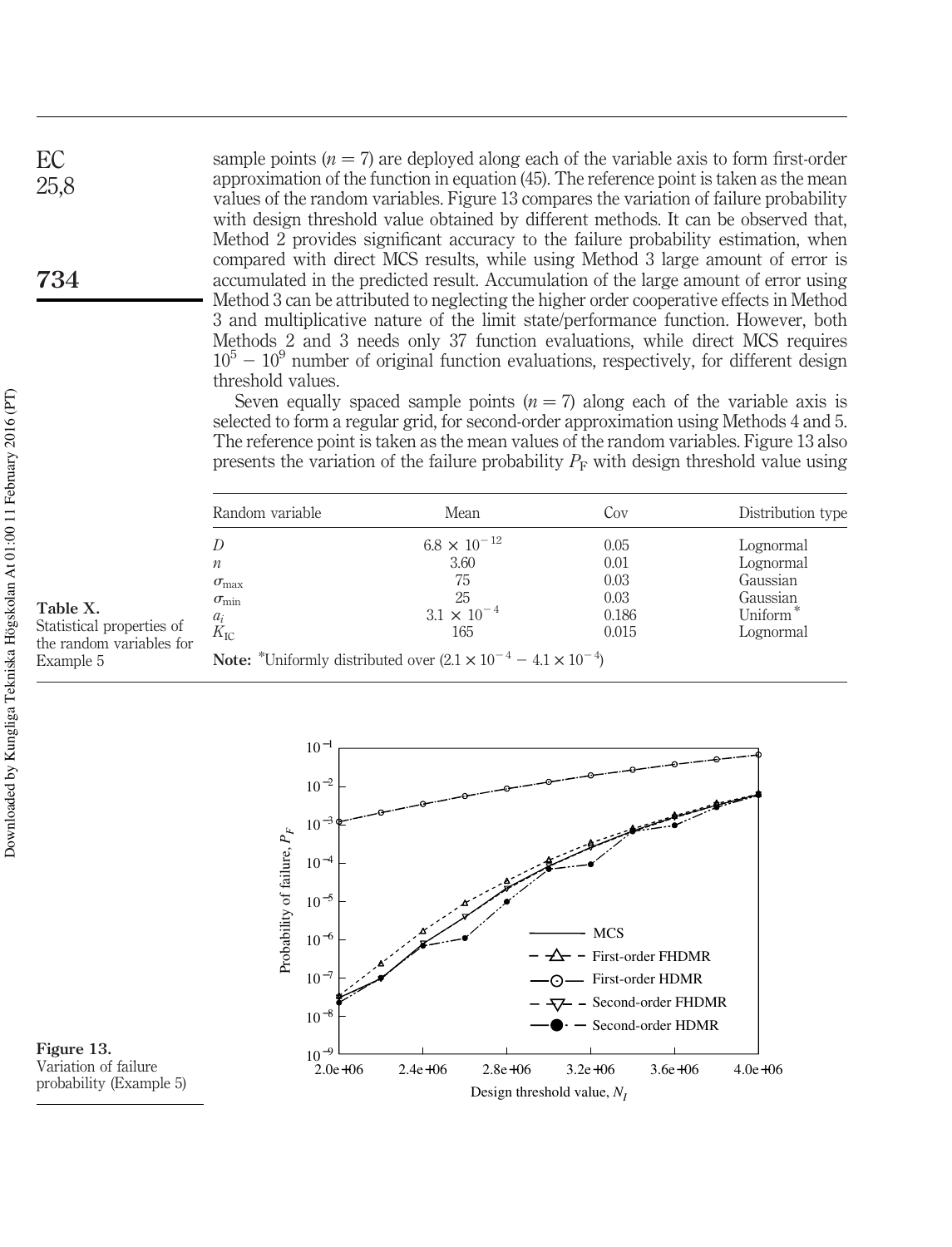Methods 4 and 5. It can be observed from Figure 13 that Method 4 almost exactly estimate the failure probability compared to the benchmark results obtained using Method 1. In addition, the results obtained using Method 5, are closely matching with the direct MCS. This is attributed due to consideration of the second-order cooperative effects in approximations using Method 5. But the number of function evaluations required using Methods 4 and 5 are 577 compared with 37 function evaluations for Methods 2 and 3. Therefore, to make a balance between the computational cost in terms of function evaluations and the accuracy, Method 2 seems most suitable, especially for multiplicative nature of the limit state/performance function.

The effect of number of sample points used for first and second-order approximation on the reliability estimation is examined by carrying a similar analysis varying *n* form 3 to 9. Figure 14 (a) and (b) presents, respectively, the variation



Figure 14. Variation of reliability estimation (Example 5). (a) Reliability index,  $\beta$ ; (b) probability of failure,  $P_F$ 

**Structural** reliability analysis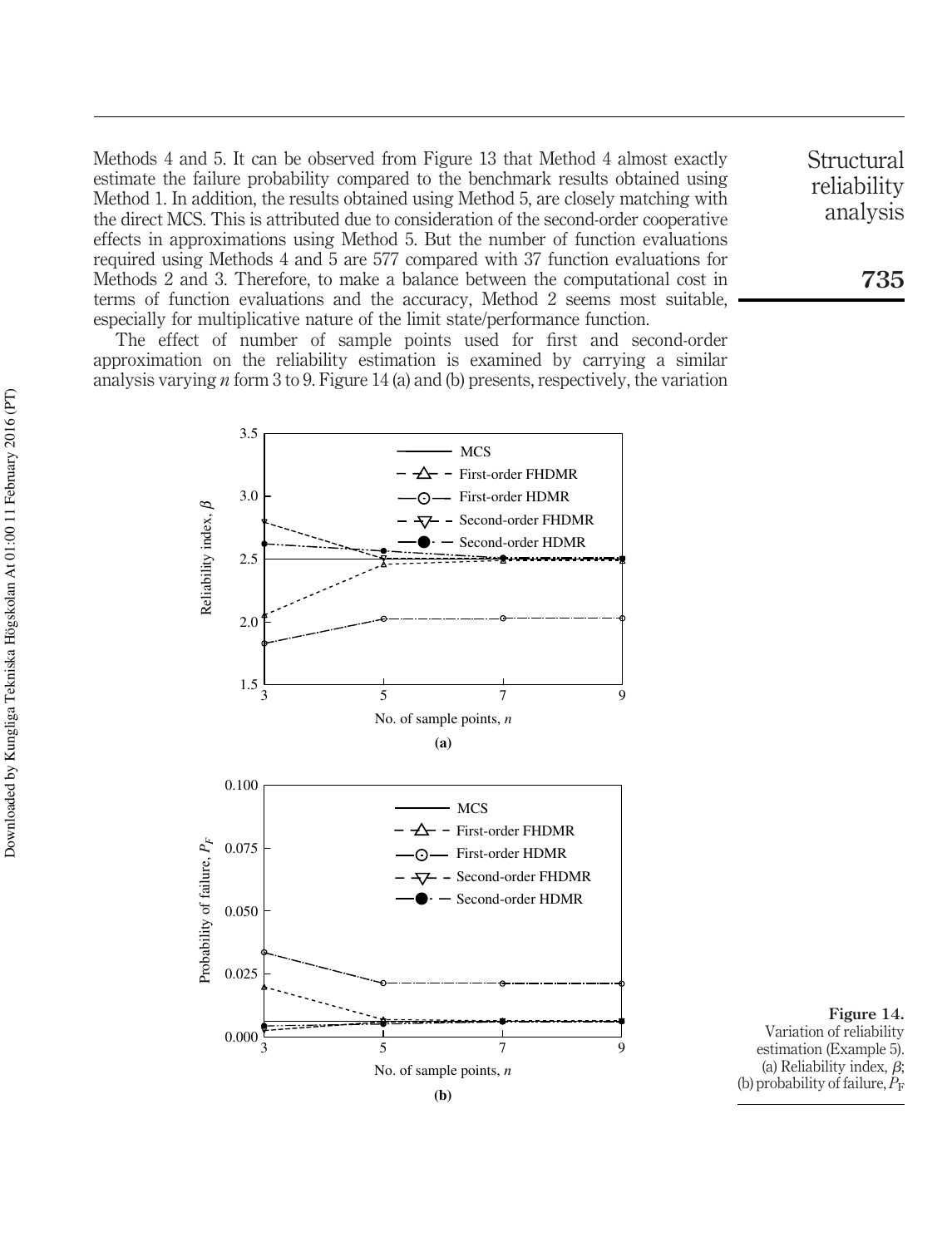of the reliability index  $\beta$  and the estimated failure probability  $P_F$  with respect to number of sample points, for design threshold value,  $N_I = 4 \times 10^6$ . It can be observed from Figure 14 that very small value of *n* gives rise to large error due to lose of uncertainty information in approximation of the limit state/performance function using Methods 2 and 4. Similar trend is also found by comparing the results obtained using Methods 3 and 5. However, the computational effort in terms of number of function evaluations for second-order HDMR and FHDMR (Methods 4 and 5) increased from 13 to 73 for  $n = 3$ , from 25 to 265 for  $n = 5$ , from 37 to 577 for  $n = 7$ , from 49 to 1009 for  $n = 9$ , and from 61 to 1561 for  $n = 9$  when compared with first-order HDMR and FHDMR approximation (Methods 2 and 3).

#### Summary and conclusions

This paper addressed a comparative assessment of approximation methods based on HDMR and FHDMR for predicting the failure probability of systems subject to random loads, material properties, and geometry in an efficient manner. Five numerical examples are illustrated to show the performance of approximation techniques based on first- and second-order HDMR/FHDMR. Comparisons were made with direct MCS to evaluate the accuracy and computational efficiency of the present methods. HDMR approximation works well when the sought multivariate response function has an additive nature. This is because of the structure of the right hand side of HDMR expansion. But, for multiplicative nature of the multivariate response function, HDMR based method cannot be useful. At this juncture, the factorized form of HDMR can be used for approximation of an implicit limit state/performance function. This method works superior when the response function is dominantly of multiplicative nature. However, inclusion of the higher order cooperative effects in HDMR approximation provides significant accuracy to the limit state/performance function of dominantly multiplicative nature, but the number of original function evaluation increases significantly over first-order HDMR/FHDMR approximation. Numerical examples also support these observations. It is observed that HDMR/FHDMR based approximation methods not only yields more accurate estimate of the probability of failure than the alternative approximate methods in highly nonlinear problems, but also reduces the computational effort significantly over direct simulation method.

A parametric study on HDMR and FHDMR approximation methods has also been reported in this paper. First-order FHDMR approximation provides desired accuracy to the predicted failure probability with least number of function evaluations. In order to reduce the approximation error further, second-order FHDMR approximation could be used in reliability analysis, but the number of function evaluations increases significantly compared to first-order. Number of sample points *n* used in first and second-order approximation was set to different values to investigate its effect on the estimated failure probability. Very small value of *n* should be avoided owing to lose of uncertainty information in present approximation methods.

# References

- Alis, O.F. and Rabitz, H. (2001), "Efficient implementation of high dimensional model representations", *Journal of Mathematical Chemistry*, Vol. 29 No. 2, pp. 127-42.
- Ang, A.H.S. and Tang, W.H. (1975), *Probability Concepts in Engineering Planning and Design*, *Basic Principles*, Vol. 1, Wiley, New York, NY.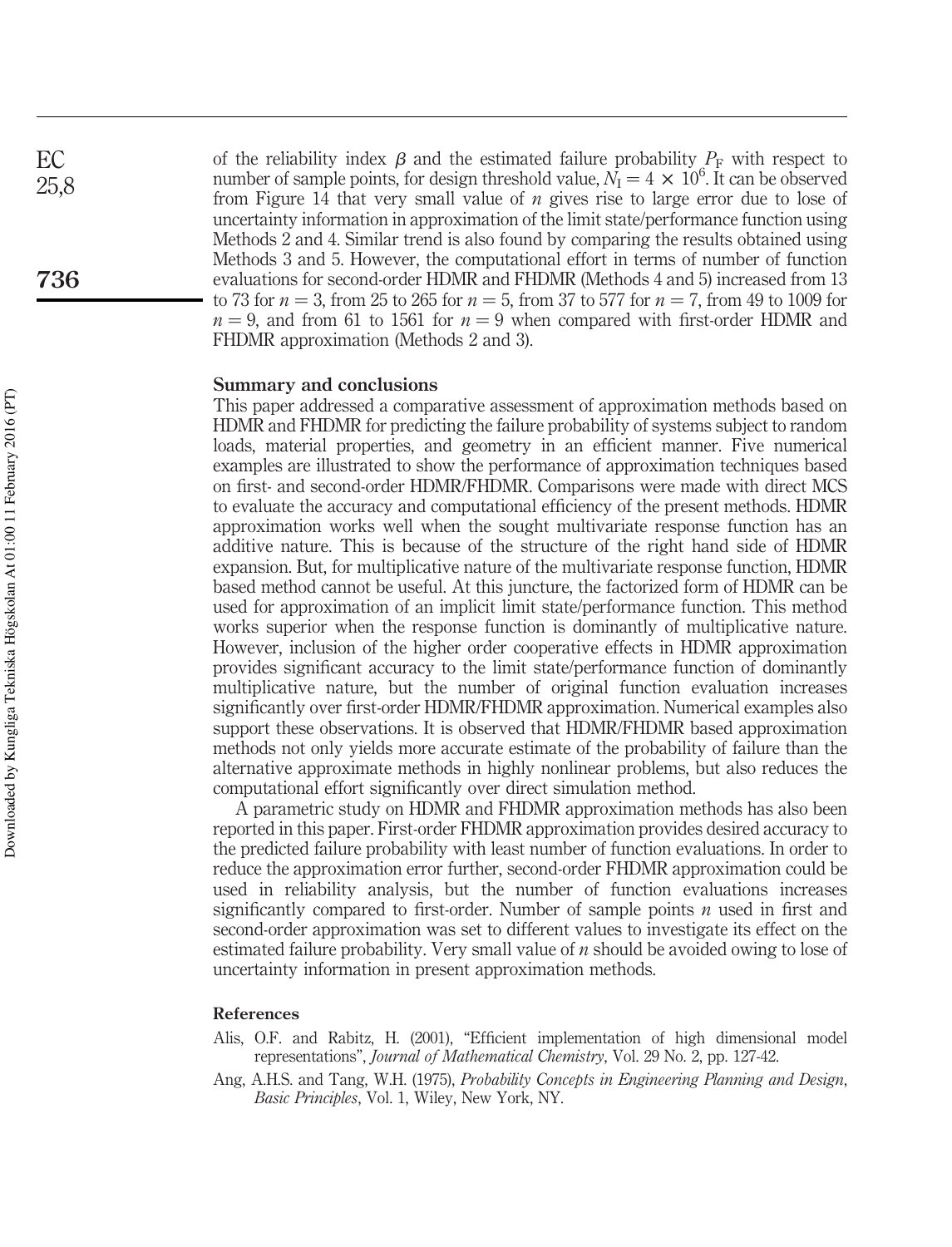Au, S.K. and Beck, J.L. (2001), "Estimation of small failure probabilities in high dimensions by subset simulation", *Probabilistic Engineering Mechanics*, Vol. 16 No. 4, pp. 263-77.

- Bjerager, P. (1988), "Probability integration by directional simulation", *Journal of Engineering Mechanics, ASCE*, Vol. 14 No. 8, pp. 285-1302.
- Breitung, K. (1984), "Asymptotic approximations for multinormal integrals", *Journal of Engineering Mechanics, ASCE*, Vol. 110 No. 3, pp. 357-66.
- Chowdhury, R., Rao, B.N. and Prasad, A.M. (2007), "High dimensional model representation for piece wise continuous function approximation", *Communications in Numerical Methods in Engineering*.
- Chowdhury, R., Rao, B.N. and Prasad, A.M. (2008), "High dimensional model representation for structural reliability analysis", *Communications in Numerical Methods in Engineering*, Vol. 25 Nos 7/8.
- Der Kiureghian, A. and Dakessian, T. (1998), "Multiple design points in first and second-order reliability", *Structural Safety*, Vol. 20 No. 1, pp. 37-49.
- Ditlevsen, O. and Madsen, H.O. (1996), *Structural Reliability Methods*, Wiley, Chichester.
- Harkness, H.H., Belytschko, T.D. and Liu, W.K. (1992), "Finite element reliability analysis of fatigue life", *Nuclear Engineering and Design*, Vol. 133, pp. 209-24.
- Lancaster, P. and Salkauskas, K. (1986), *Curve and Surface Fitting: An Introduction*, Academic Press, London.
- Li, G., Rosenthal, C. and Rabitz, H. (2001a), "High dimensional model representations", *Journal of Physical Chemistry A*, Vol. 105, pp. 7765-77.
- Li, G., Wang, S.W. and Rabitz, H. (2001b), "High dimensional model representations generated from low dimensional data samples 2 I. mp 2 Cut-HDMR", *Journal of Mathematical Chemistry*, Vol. 30 No. 1, pp. 1-30.
- Li, G., Wang, S.W., Rabitz, H., Wang, S. and Jaffé, P. (2002), "Global uncertainty assessments by high dimensional model representations (HDMR)", *Chemical Engineering Science*, Vol. 57 No. 21, pp. 4445-60.
- Liu, P.L. and Der Kiureghian, A. (1991), "Finite element reliability of geometrically nonlinear uncertain structures", *Journal of Engineering Mechanics, ASCE*, Vol. 117 No. 8, pp. 1806-25.
- Madsen, H.O., Krenk, S. and Lind, N.C. (1986), *Methods of Structural Safety*, Prentice-Hall, Englewood Cliffs, NJ.
- Melchers, R.E. (1989), "Importance sampling in structural systems", *Structural Safety*, Vol. 6 No. 1, pp. 3-10.
- Paris, P.C. and Erdogan, F. (1963), "A critical analysis of crack propagation laws", *Journal of Basic Engineering, ASME*, Vol. 85, pp. 528-34.
- Rabitz, H. and Alis, O.F. (1999), "General foundations of high dimensional model representations", *Journal of Mathematical Chemistry*, Vol. 25 Nos 2/3, pp. 197-233.
- Rabitz, H., Alis, O.F., Shorter, J. and Shim, K. (1999), "Efficient input-output model representations", *Computer Physics Communications*, Vol. 117 Nos 1/2, pp. 11-20.
- Rackwitz, R. (2001), "Reliability analysis a review and some perspectives", *Structural Safety*, Vol. 23 No. 4, pp. 365-95.
- Rahman, S. and Wei, S. (2006), "A univariate approximation at most probable point for higher-order reliability analysis", *International Journal of Solids and Structures*, Vol. 43, pp. 2820-39.
- Rao, B.N. and Rahman, S. (2000), "An efficient meshless method for fracture analysis of cracks", *Computational Mechanics*, Vol. 26, pp. 398-408.

Structural reliability analysis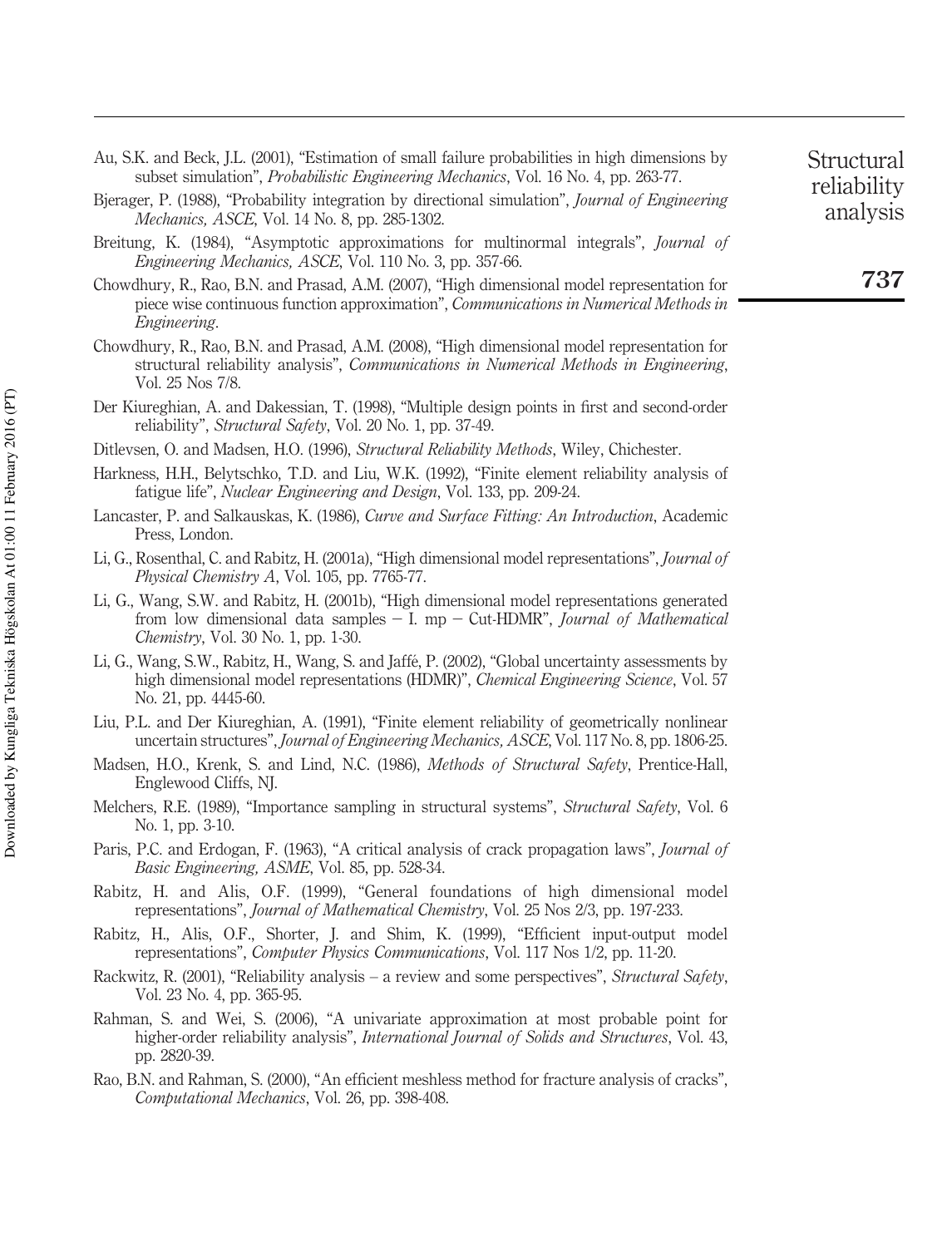- Rubinstein, R.Y. (1981), *Simulation and the Monte Carlo Method*, Wiley, New York, NY.
- Schueller, G.I., Pradlwarter, H.W. and Koutsourelakis, P.S. (2004), "A critical appraisal of reliability estimation procedures for high dimensions", *Probabilistic Engineering Mechanics*, Vol. 19 No. 4, pp. 463-74.
- Shan, S. and Wang, G.G. (2006), "Failure surface frontier for reliability assessment on expensive performance function, ASME Transactions", *Journal of Mechanical Design*, Vol. 128, pp. 1227-35.
- Singh, I.V. (2004), "A numerical solution of composite heat transfer problems using meshless method", *International Journal of Heat and Mass Transfer*, Vol. 47, pp. 2123-38.
- Sobol, I.M. (2003), "Theorems and examples on high dimensional model representations", *Reliability Engineering & System Safety*, Vol. 79 No. 2, pp. 187-93.
- Tunga, M.A. and Demiralp, M. (2004), "A factorized high dimensional model representation on the partitioned random discrete data", *Applied Numerical Analysis and Computational Mathematics*, Vol. 1 No. 1, pp. 231-41.
- Tunga, M.A. and Demiralp, M. (2005), "A factorized high dimensional model representation on the nods of a finite hyperprismatic regular grid", *Applied Mathematics and Computation*, Vol. 164, pp. 865-83.
- Wang, S.W., Levy, H. II, Li, G. and Rabitz, H. (1999), "Fully equivalent operational models for atmospheric chemical kinetics within global chemistry-transport models", *Journal of Geophysical Research*, Vol. 104, D23, pp. 30417-26.

## Further reading

ADINA R&D, Inc. (2005), "ADINA theory and modeling guide", Report ARD 05-6.

#### Corresponding author

B.N. Rao can be contacted at: bnrao@iitm.ac.in

To purchase reprints of this article please e-mail: reprints@emeraldinsight.com Or visit our web site for further details: www.emeraldinsight.com/reprints